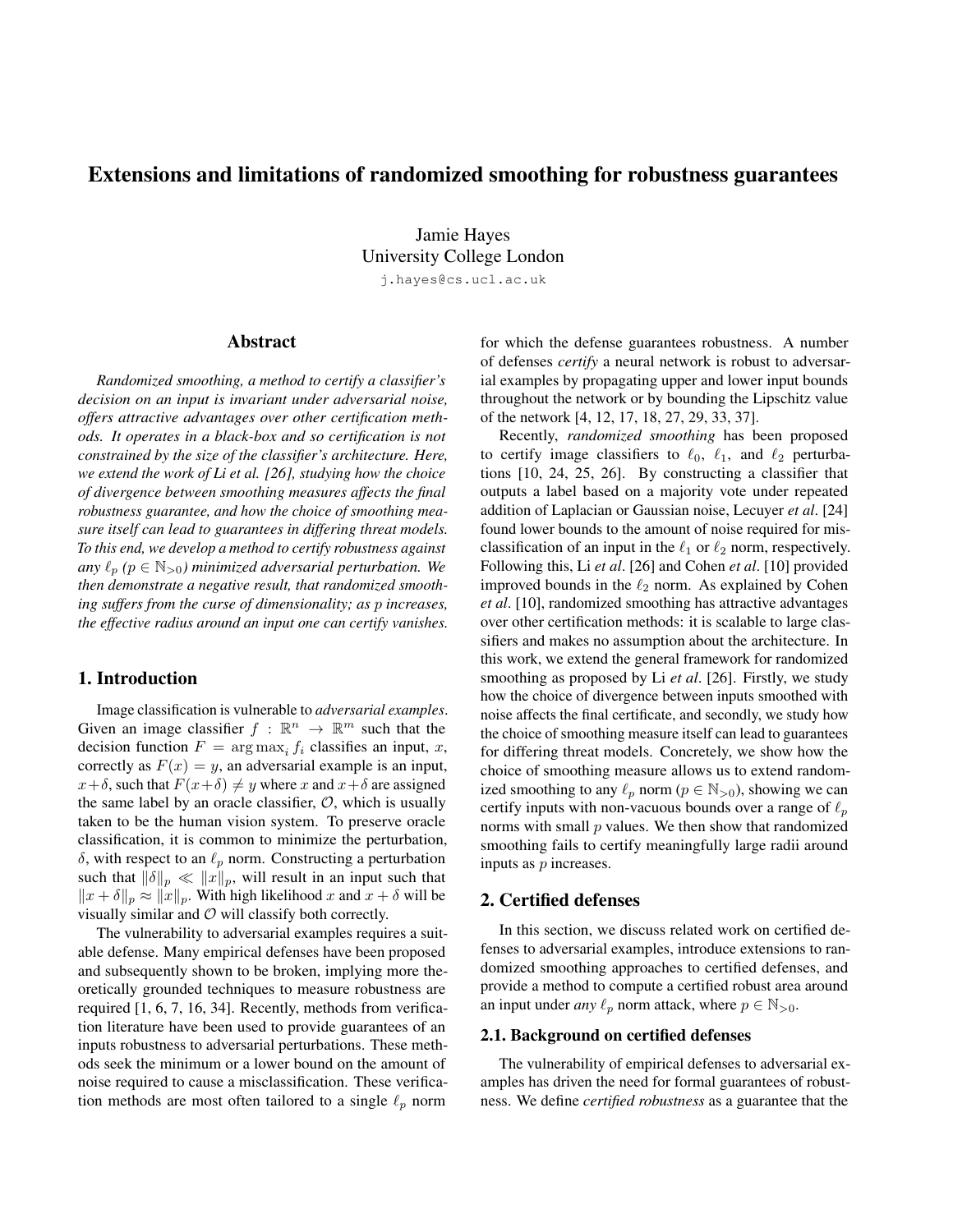decision of a classifier is preserved within an  $\epsilon$ -ball around an input, and we refer to size of this  $\epsilon$ -ball as the *certified radius*. Formal methods can be separated into *complete* and *incomplete* methods. Complete methods such as Satisfiability Modulo Theory (SMT) [8, 15, 20] or Mixed-Integer Programming (MIP) [5, 9, 35] provide exact robustness bounds but are expensive to implement. Incomplete methods solve a convex relaxation of the verification problem. The bounds given by incomplete methods can be loose but are quicker to find than exact bounds [4, 12, 17, 18, 27, 29, 37].

Lecuyer *et al*. [24] developed the certification technique, referred to as *randomized smoothing*, by noticing a connection between differential privacy [14] and robustness, and show that robustness can be proven under concentration measures of classification under noise. This work was expanded upon by Lee *et al*. [25], Li *et al*. [26], and Cohen *et al*. [10], who found improved robustness guarantees in the  $\ell_0, \ell_1$ , and  $\ell_2$  norms, respectively. Similarly to this work, Dvijotham *et al*. [13] developed a general framework for randomized smoothing that can handle arbitrary smoothing measures and so find robustness guarantees in any  $\ell_p$  norm. In concurrent work, Blum *et al*. [3], Kumar *et al*. [23], and Yang *et al*. [36] also show that randomized smoothing may be unable to find robustness guarantees in the  $\ell_{\infty}$  norm. Most related to this work are the findings of Kumar *et al*. [23], who also use a generalized Gaussian distribution for smoothing and show that the certified radius in an  $\ell_p$  norm decreases as  $\mathcal{O}(1/d^{\frac{1}{2}-\frac{1}{p}})$ , where d is the dimensionality of the data.

#### 2.2. Certification via randomized smoothing

Here, we expand on how robustness guarantees can be found through randomized smoothing.

**Problem statment.** Given an input  $x \in \mathcal{X}$  such that arg max<sub>i</sub>  $f_i(x) = y$ , find the maximum  $\epsilon$  such that  $\forall x' \in \mathcal{X}$ ,  $d(x, x') < \epsilon \implies \arg \max_i f_i(x') = y$ , given a distance function  $d : \mathcal{X} \times \mathcal{X} \to \mathbb{R}^+$ .

This can be cast as an optimization problem, given by

$$
\max_{x' \in \mathcal{X}} d(x, x')
$$
  
subject to 
$$
\arg \max_{i} f_i(x') = y
$$
 (1)

In general, solving the above formulation is difficult, however randomized smoothing, introduced by Lecuyer *et al*. [24], can be used to solve a relaxed version of this problem. Namely, the aim is to solve

$$
\max_{x' \in \mathcal{X}} d(x + \theta, x' + \theta)
$$
  
subject to  $\mathbb{E}[\arg \max_{i} f_i(x' + \theta)] = y,$  (2)

where  $\theta$  is a sample from a smoothing measure,  $\mu$ , and d is now taken to be a suitable divergence or distance measure between random variables. For example, Li *et al*. [26] take  $\mu$  to be the centered Gaussian,  $\mathcal{N}(0, \sigma^2)$ . Since Gaussians belong to the location-scale family of distributions, we can treat x and x' as constants and so,  $x + \theta$  and  $x' + \theta$  can be treated as random variables from distributions  $\mathcal{N}(x, \sigma^2)$  and  $\mathcal{N}(x', \sigma^2)$ , respectively. We can use well known properties of divergences of Gaussians to represent  $d(x + \theta, x' + \theta)$ in terms of the  $\ell_2$  norm difference of their means. Specifically,  $d(x + \theta, x' + \theta)$  can be represented as a function of  $||x - x'||_2$  and  $\sigma$ , for common divergences such as the Rényi and KL divergences. However, we must still solve the problem of ensuring  $\mathbb{E}[\arg \max_i f_i(x' + \theta)] = y$ . Given a chosen divergence, Li *et al*. [26] approach this problem by finding a lower bound between two multinomial distributions, P and Q, in terms of the two largest probabilities of P, when  $\arg \max_i P_i \neq \arg \max_i Q_i$ . This shows that any distribution,  $Q$ , for which  $P$  and  $Q$  agree on the index of the top probability, the divergence between  $P$  and  $Q$  must be smaller than this lower bound. We denote this lower bound by  $h(p_1, p_2)$ , where  $p_1, p_2$  represent the top two probabilities from P. Given this lower bound Li *et al*. [26], solve the following problem

$$
\max_{x' \in \mathcal{X}} d(f(x + \theta), f(x' + \theta))
$$
  
subject to  $d(f(x + \theta), f(x' + \theta)) \le h(p_1, p_2)$  (3)

This can be efficiently solved by finding an upper bound to the Lagrangian relaxed problem

$$
\max_{\lambda \leq 0, x' \in \mathcal{X}} d(f(x + \theta), f(x' + \theta)) + \lambda(h(p_1, p_2) - d(f(x + \theta), f(x' + \theta)))
$$
\n(4)

$$
= \max_{\lambda \leq 0, x' \in \mathcal{X}} (1 - \lambda) d(f(x + \theta), f(x' + \theta)) + \lambda h(p_1, p_2)
$$
\n(5)

$$
= \max_{\lambda \ge 0, x' \in \mathcal{X}} (1 + \lambda) d(f(x + \theta), f(x' + \theta)) - \lambda h(p_1, p_2)
$$

(0)  

$$
(1+\lambda)d(x+A,x'+\theta) = \lambda b(n, n_2)
$$
 (7)

$$
\leq \max_{\lambda \geq 0, x' \in \mathcal{X}} (1 + \lambda) d(x + \theta, x' + \theta) - \lambda h(p_1, p_2) \tag{7}
$$

$$
= \max_{\lambda \ge 0, x' \in \mathcal{X}} (1 + \lambda) g(\|x - x'\|_2, \sigma) - \lambda h(p_1, p_2), \quad (8)
$$

where in eq.  $(7)$ , we use the data processing inequality property of divergences, and in eq. (8), we use the fact that for many common divergences, we can represent the divergence between two Gaussians as a function of the  $\ell_2$  norm of their means and their standard deviation, which we denote by  $g(\Vert x - x' \Vert_2, \sigma)$ .

By choosing  $d: \mathcal{X} \times \mathcal{X} \to \mathbb{R}^+$  to be the Rényi divergence,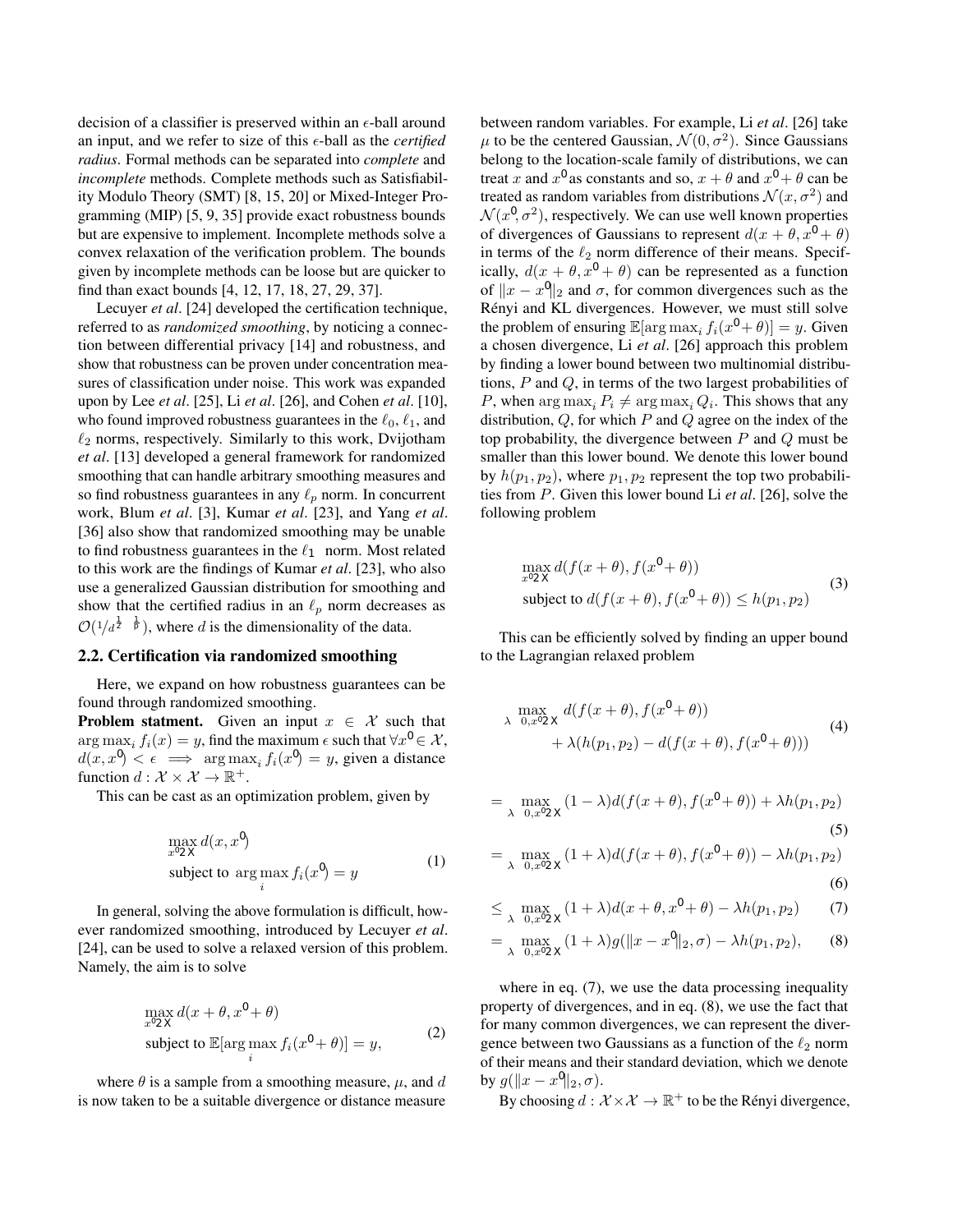| <b>Distance</b>                                                 | $d(Q, P) \geq$<br>(when $\arg \max_i q_i \neq \arg \max_i p_i$ )                                      | $d(\mathcal{N}(x, \sigma^2), \mathcal{N}(x', \sigma^2))$ | Certified radius<br>$(\text{for }   x - x'  _2 < \epsilon)$                                                            |
|-----------------------------------------------------------------|-------------------------------------------------------------------------------------------------------|----------------------------------------------------------|------------------------------------------------------------------------------------------------------------------------|
|                                                                 |                                                                                                       |                                                          |                                                                                                                        |
| $d_{KL}(Q, P) = \sum_{i=1}^{k} q_i \log \frac{q_i}{p_i}$        | $-\log(2\sqrt{p_1p_2}+1-p_1-p_2)$                                                                     | $\frac{1}{\sigma^2} \ x - x'\ _2^2$                      | $\sqrt{-\sigma^2 \log(2\sqrt{p_1p_2} + 1 - p_1 - p_2)}$                                                                |
| $d_{H^2}(Q,P)=\frac{1}{2}\sum_{i=1}^k(\sqrt{q_i}-\sqrt{p_i})^2$ | $1-\sqrt{1-\frac{(\sqrt{p_1}-\sqrt{p_2})^2}{2}}$                                                      | $1 - e^{-\frac{  x-x'  _2^2}{8\sigma^2}}$                | $\sqrt{-8\sigma^2\log(\sqrt{1-\frac{(\sqrt{p_1}-\sqrt{p_2})^2}{2}})}$                                                  |
| $d_{\chi^2}(Q, P) = \sum_{i=1}^k \frac{(q_i - p_i)^2}{p_i}$     | $\frac{(p_1-p_2)^2}{(p_1+p_2)-(p_1-p_2)^2}$                                                           | $e^{\frac{  x-x'  _2^2}{\sigma^2}} - 1$                  | $\sqrt{\sigma^2 \log(\frac{p_1+p_2}{(p_1+p_2)-(p_1-p_2)^2})}$                                                          |
| $d_B(Q, P) = -\log(\sum_{i=1}^k \sqrt{q_i p_i})$                | $-\log\left(\frac{(\sqrt{p_1}+\sqrt{p_2})^2+2(1-p_1-p_2)}{\sqrt{2(2\sqrt{p_1p_2}+2-p_1-p_2)}}\right)$ | $\frac{1}{8\sigma^2} \ x - x'\ _2^2$                     | $\sqrt{-8\sigma^2 \log\left(\frac{(\sqrt{p_1}+\sqrt{p_2})^2+2(1-p_1-p_2)}{\sqrt{2(2\sqrt{p_1p_2}+2-p_1-p_2)}}\right)}$ |
| $d_{TV}(Q, P) = \frac{1}{2} \sum_{i=1}^{k}  q_i - p_i $         | $\frac{ p_1-p_2 }{2}$                                                                                 | $2\Phi(\frac{\ x-x'\ _2}{2\sigma})-1$                    | $2\sigma\Phi^{-1}(\frac{ p_1-p_2 }{2}+\frac{1}{2})$                                                                    |

Table 1:  $\ell_2$  certified radius when using different divergences.

we recover the results of Li *et al*. [26] with

$$
g(\|x - x'\|_2, \sigma) = \frac{\alpha \|x - x'\|_2^2}{2\sigma^2}
$$
(9)  

$$
h(p_1, p_2) = -\log\left(1 - p_1 - p_2 + 2\left(\frac{1}{2}(p_1^{1-\alpha} + p_2^{1-\alpha})\right)^{\frac{1}{1-\alpha}}\right)
$$
(10)

Thus, for any  $x' \in \mathcal{X}$  with  $||x - x'||_2 < \epsilon$  we can guarantee the classifier, f, will not change it's decision for any  $\epsilon$  smaller than

$$
\max_{\lambda \ge 0} \left( \sup_{\alpha > 1} \left( -\frac{\lambda 2\sigma^2}{(1+\lambda)\alpha} \log \left( 1 - p_1 - p_2 + \right. \right. \right)
$$

$$
2\left(\frac{1}{2}(p_1^{1-\alpha} + p_2^{1-\alpha})\right)^{\frac{1}{1-\alpha}} \right) \bigg) \bigg)^{\frac{1}{2}} \tag{11}
$$

$$
= \left(\sup_{\alpha>1} \left( -\frac{2\sigma^2}{\alpha} \log \left( 1 - p_1 - p_2 + \frac{2\sigma^2}{\alpha} \log \left( 1 - p_1 - p_2 + \frac{2\sigma^2}{\alpha} \right) \right) \right)^{\frac{1}{2}} \tag{12}
$$

Clearly, this framework for certifying inputs is general and extends to different choices of divergence. In the next section, we explore divergences beyond Rényi divergence and show this choice affects the certified radius, given a Gaussian smoothing measure.

## 2.3. Certification guarantees against  $\ell_2$  perturbations for common divergences

Li *et al*. [26] show that, given two distributions, P and Q, with different indexes for the top probability, a lower bound of the Rényi divergence (denoted by  $d_{\alpha}$ ) is given by eq. (10). We extend this line of reasoning to find lower bounds for the KL divergence  $(d_{KL})$ , Hellinger distance  $(d_{H^2})$ , (Neyman) chi-squared distance  $(d_{\chi^2})$ , Bhattacharyya distance  $(d_B)$ , and total variation distance  $(d_{TV})$ . Proofs of these lower bounds are given in appendix A. To find a certified radius of a classifier's decision around an input, we find the distances between Gaussian measures with respect to each of these divergences. These are both represented in table 1 along with the certification guarantee in the  $\ell_2$  norm. We visualize the trade-off in certified radius around an input in fig. 1 for a hypothetical binary classification task as a function of the classifier's top output probability,  $p_1$ . As well as including the certified radii derived from the aforementioned divergences, we include the certified radii for the  $\ell_2$  norm found by Lecuyer *et al*. [24] and Cohen *et al*. [10] approaches. Lecuyer *et al.* [24] find a certified radius against  $\ell_2$  perturbations given by  $\sup_{0 \leq \beta \leq \min(1, \frac{1}{2} \log \frac{p_1}{p_2})} \frac{\sigma \beta}{\sqrt{2 \log(1.251$  $\frac{\sigma \beta}{2 \log \left( \frac{1.25(1+\exp(\beta))}{p_1-\exp(2\beta)p_2} \right)},$ 

while Cohen *et al*. [10] give a tight robustness guarantee for  $\ell_2$  perturbations of the form  $\frac{\sigma}{2} (\Phi^{-1}(p_1) - \Phi^{-1}(p_2)).$ 

Clearly, all choices of distance metrics dominate the certificates found using the Lecuyer *et al*. [24] method, and for values of  $p_1$  close to  $\frac{1}{2}$ ,  $d_{TV}$  is approximately equal to the tight Cohen *et al*. [10] guarantee. However, the certified radius found using  $d_{TV}$  is linear with respect to the top predicted probability, and so becomes a weaker guarantee for larger probabilities. Robustness guarantees provided by Rényi and chi-squared divergences are approximately equal; a finer-grained visualization of the difference between these two divergences is given in appendix B.

We formalize the trade-offs between different choices of divergences with the following proposition.

**Proposition 1.** Let  $\epsilon_{d_{KL}}, \epsilon_{d_{\chi^2}}, \epsilon_{d_{H^2}}, \epsilon_{d_B}, \epsilon_{d_{\alpha}},$  and  $\epsilon_{[24]}$ , de*note the certificates found using*  $d_{KL}$ ,  $d_{\chi^2}$ ,  $d_{H^2}$ ,  $d_B$ ,  $d_{\alpha}$ , and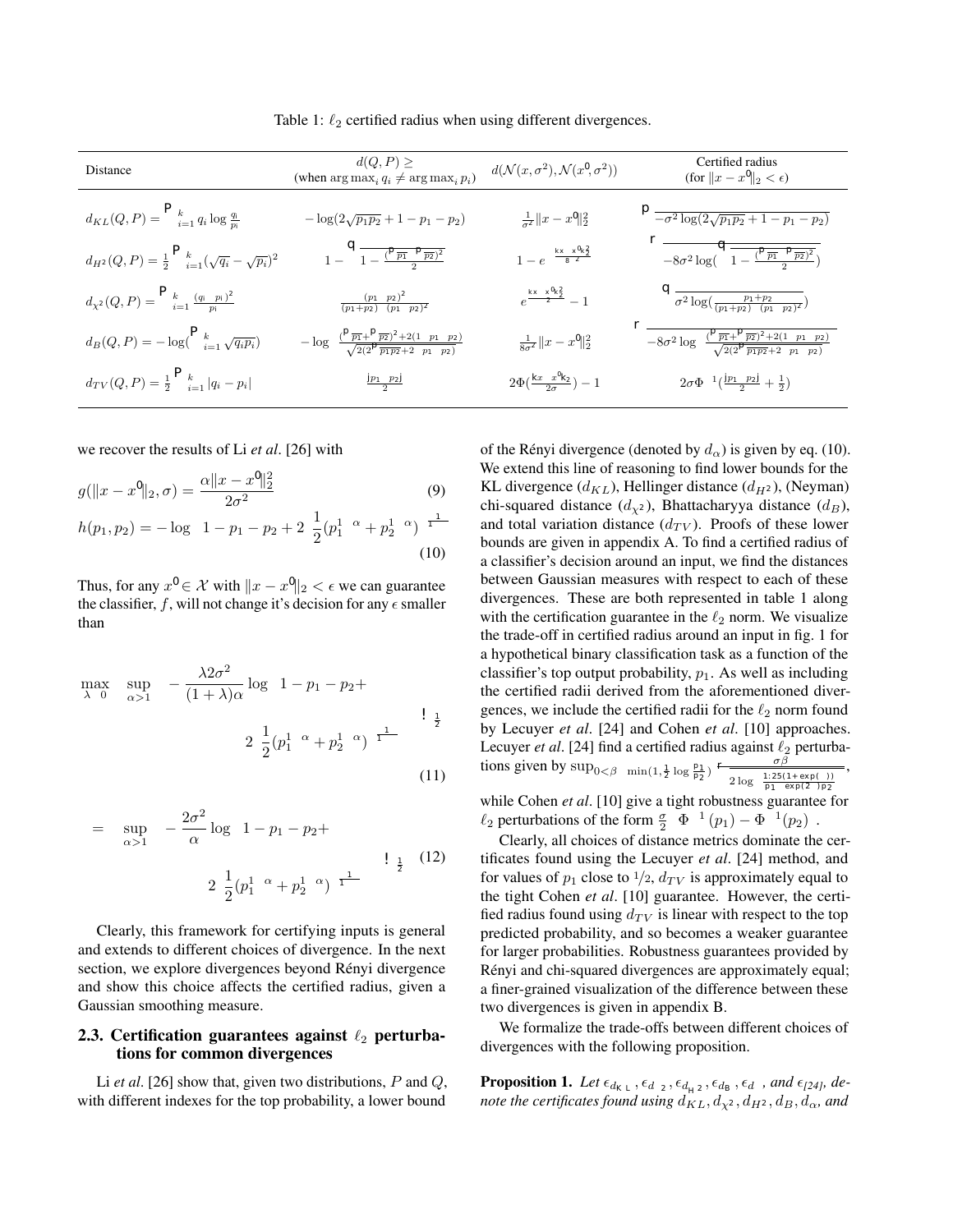

Figure 1: Comparison of the certified radius against perturbations targeting the  $\ell_2$  norm, for different divergences, as a function of the top predicted probability,  $p_1$ , with  $\sigma = 1$ .

*the Lecuyer et al. [24] approach, respectively. Then, the following holds*

*1.*  $\forall p_1 \in (\frac{1}{2}, 1), \epsilon_{d_\alpha} > \epsilon_{d_\chi 2}$ . 2.  $\forall p_1 \in (\frac{1}{2}, 1), \epsilon_{d_{\chi^2}} > \epsilon_{d_{KL}}.$ 3.  $\forall p_1 \in (\frac{1}{2}, 1), \epsilon_{d_{\chi^2}} > \epsilon_{d_{H^2}}.$ *4.*  $\forall p_1 \in [\frac{1}{2}, 1], \epsilon_{d_B} = \epsilon_{d_{H^2}}.$ *5.*  $\forall p_1 \in (\frac{1}{2}, 0.998), \epsilon_{d_{H^2}} > \epsilon_{d_{KL}}.$ *6.*  $\forall p_1 \in (\frac{1}{2}, 1), \epsilon_{d_{KL}} > \epsilon_{l24l}$ *.* 

*Proof.* See appendix C.

Proposition 1 defines a strict hierarchy, and so informs us of the best divergence one can use to certify an input against  $\ell_2$  perturbations using the Li *et al*. [26] approach.

 $\Box$ 

## 2.4. Certification guarantees beyond the  $\ell_2$  based perturbations via different smoothing measures

The Gaussian distribution is a natural choice for the smoothing measure because it naturally leads to robustness guarantees in the  $\ell_2$  norm. However, it is also a convenient choice of smoothing measure because it is a member of the location-scale family of distributions. This means that, fixing  $x \in \mathcal{X}$ , sampling from  $x + \mathcal{N}(0, \sigma^2)$  is equivalent to sampling from  $\mathcal{N}(x, \sigma^2)$ . Importantly, addition of a constant, x, does not change the family of the smoothing measure, and so we can use well known formula for the distances between two Gaussian distributions to derive robustness guarantees. Unfortunately, not all distributions belong to the locationscale family, and so, in our formulation, we are not free to choose any distribution for smoothing. Another convenient choice of a location-scale distribution is the generalized Gaussian distribution [30], denoted  $\mathcal{GN}(\mu,\sigma,s)$ , whose density function is given by

$$
p(x) = \frac{s}{2\sigma \Gamma(\frac{1}{s})} e^{-|\frac{x-\mu}{\sigma}|^{s}}
$$
(13)

where  $\mu$  is the mean,  $\sigma$  denotes a scaling factor and s denotes a shaping factor. The Laplacian distribution is recovered when  $s = 1$ , the Gaussian  $\mathcal{N}(\mu, \frac{\sigma^2}{2})$  $\left(\frac{r^2}{2}\right)$  when  $s = 2$ , and the uniform distribution on  $(\mu - \sigma, \mu + \sigma)$  as  $s \to \infty$ . We will show that by using this smoothing measure we can find robustness guarantees to  $\ell_p$  perturbations, where  $p \in \mathbb{N}_{>0}$ .

We show in appendix D that given inputs  $x$  and  $x'$ the Kullback–Leibler (KL) divergence of  $\mathcal{GN}(x,\sigma,s)$  and  $\mathcal{G}\mathcal{N}(x', \sigma, s)$  is given by

$$
\sum_{k=1}^{s} {s \choose k} \frac{(1+(-1)^{s-k})\Gamma(\frac{s-k+1}{s}) ||x-x'||_k^k}{2\sigma^k \Gamma(\frac{1}{s})}
$$
(14)

We also show in appendix A that the KL divergence of two multinomial distributions  $P$  and  $Q$  (that disagree on the index of the top probability) is lower bounded by

$$
d_{KL}(Q, P) \ge -\log(2\sqrt{p_1 p_2} + 1 - p_1 - p_2)
$$
 (15)

Then we use the data processing inequality to prove robustness up to  $||x - x'||_p < \epsilon$  if the following holds

$$
d_{KL}(f(x + \mathcal{GN}(0, \sigma, p)), f(x' + \mathcal{GN}(0, \sigma, p))) \tag{16}
$$

$$
\leq d_{KL}(x + \mathcal{GN}(0, \sigma, p), x' + \mathcal{GN}(0, \sigma, p)) \tag{17}
$$

$$
\leq \frac{\epsilon^p}{\sigma^p} + \sum_{k=1}^{p-1} \binom{p}{k} \frac{(1 + (-1)^{p-k})\Gamma(\frac{p-k+1}{p})||x - x'||_k^k}{2\sigma^k \Gamma(\frac{1}{p})}
$$
\n(18)

$$
\leq -\log(2\sqrt{p_1p_2} + 1 - p_1 - p_2) \tag{19}
$$

Table 2 gives examples of the KL-divergence of the generalized Gaussian distribution for small  $\ell_p$  norms. For  $\ell_p$ norms with  $p = 1$  or  $p = 2$ , the upper bound to which an input is certifiably robust is given by

$$
\left(-\sigma^p \log(2\sqrt{p_1 p_2} + 1 - p_1 - p_2)\right)^{\frac{1}{p}} \tag{20}
$$

For  $\ell_p$  norms with  $p > 2, p \in \mathbb{N}$ , the upper bound to which an input is certifiably robust is given by  $\epsilon$  satisfying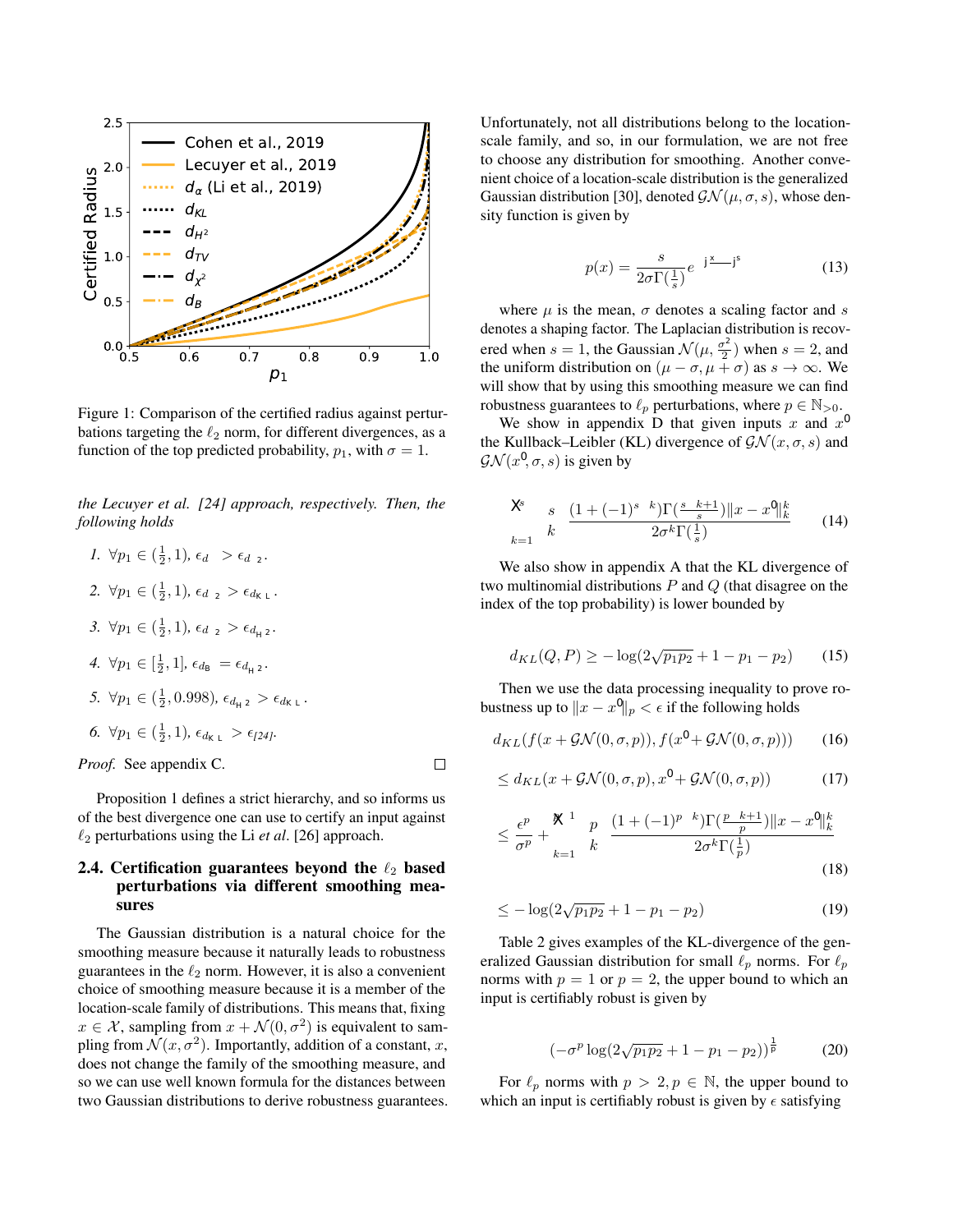

Figure 2: Certified accuracy against perturbations targeting the  $\ell_1$  and  $\ell_2$  norms. Given as a function of the certified radius, the radius around which an input is robust.

Table 2: Examples of the KL divergence between  $\mathcal{G} \mathcal{N}(\mu_1, \sigma, s)$  and  $\mathcal{G} \mathcal{N}(\mu_2, \sigma, s)$  for small s.

| $s \quad \ell_s$ | $d_{KL}(p_1, p_2)$                                                                                                          |  |
|------------------|-----------------------------------------------------------------------------------------------------------------------------|--|
| $1 \ell_1$       | $\frac{1}{\sigma} \ \mu_1 - \mu_2\ _1$                                                                                      |  |
| $2 \ell_2$       | $\frac{1}{\sigma^2} \ \mu_1 - \mu_2\ _2^2$                                                                                  |  |
| $3 \ell_3$       | $\frac{1}{\sigma^3} \ \mu_1 - \mu_2\ _3^3 + \frac{3}{\sigma \Gamma(\frac{1}{3})} \ \mu_1 - \mu_2\ _1$                       |  |
| $4\ell_4$        | $\frac{1}{\sigma^4} \ \mu_1 - \mu_2\ _4^4 + \frac{6\Gamma(\frac{3}{4})}{\sigma^2\Gamma(\frac{1}{4})} \ \mu_1 - \mu_2\ _2^2$ |  |

$$
\frac{\epsilon^p}{\sigma^p} + \sum_{k=1}^{p-1} {p \choose k} \frac{(1 + (-1)^{p-k}) \Gamma(\frac{p-k+1}{p}) d^{1-\frac{k}{p}} \epsilon^k}{2\sigma^k \Gamma(\frac{1}{p})} \tag{21}
$$
\n
$$
\leq -\log(2\sqrt{p_1 p_2} + 1 - p_1 - p_2)
$$

The bound given by eq. (21) is found by noting that  $||x-x'||_k \leq d^{\frac{1}{k}-\frac{1}{p}} ||x-x'||_p$ , where d is the dimensionality of the data. We can improve upon this naive bound to prove robustness for all norms smaller than  $p$  in parallel. Without loss of generality, assume  $p$  is even <sup>1</sup>, then we can prove robustness for every  $0 < k \leq p$ , where k is even, up to  $||x - x'||_k < \epsilon_k$  by solving the constrained problem

$$
\max \epsilon_2, \epsilon_4, ..., \epsilon_p \tag{22}
$$

subject to

$$
\sum_{k=1}^{p} \binom{p}{k} \frac{\left(1 + (-1)^{p-k}\right) \Gamma\left(\frac{p-k+1}{p}\right) \epsilon_k^k}{2\sigma^k \Gamma\left(\frac{1}{p}\right)}\tag{23}
$$

$$
\leq -\log(2\sqrt{p_1p_2} + 1 - p_1 - p_2)
$$

$$
\epsilon_{i+2} \le \epsilon_i \le d^{\frac{1}{4} - \frac{1}{i+2}} \epsilon_{i+2}
$$
\n
$$
\epsilon_i > 0, \quad 2 \le i \le p-2, \quad i \equiv 0 \pmod{2} \quad (25)
$$

Note that the certified radius of robustness around an input is probabilistic because we can only estimate  $p_1$  and  $p_2$ , however, we can bound the probability of error to be arbitrarily small. In practice we follow the methods in [10, 24, 26] for estimating  $p_1$  and  $p_2$ . Prediction error is bounded by collecting *n* samples of  $f(x + \theta)$ , where  $\theta$  is sampled from a generalized Gaussian distribution, and using the Clopper-Pearson Bernoulli confidence interval to obtain a lower bound estimate of  $p_1$  and an upper bound estimate of  $p_2$ , that holds with probability  $1 - \gamma$  over the *n* samples, where  $\gamma \ll 1$ . Alternatively, we can use the Hoeffding inequality which gives a lower bound of prediction error of  $1 - ce^{-2n\epsilon^2}$ , where c is the number of classes  $|P|$ , *n* is the number of samples and  $\epsilon$ is the perturbation size. Clearly the error becomes arbitrarily small as we increase the number of samples.

### 3. Discussion & experiments

We experimentally validated the certification procedure on the CIFAR-10 [22] and ImageNet [11] datasets. The base classifier is ResNet-50 on ImageNet and ResNet-110 on CIFAR-10 [19]. Given an input x and a classifier f the certification procedure is as follows:

- 1. Collect  $n_0$  Monte Carlo samples of  $f(x + \theta_i)$  to estimate the true class y, where  $\theta_j \sim \mathcal{GN}(0,\sigma,s)$  and  $j \in [1, ..., n_0]$ , with confidence  $> 1 - \gamma_0$ .
- 2. Use  $n_1$  Monte Carlo samples to estimate,  $\hat{p_1}$ , a lower bound of the probability of the most-likely class with confidence >  $1 - \gamma_1$ . We follow Cohen *et al.* [10] for estimating  $\hat{p}_2$ , an upper bound of the probability of the second most-likely class, who noticed nearly all probability mass on other classes is placed on the second most-likely class and so use  $\hat{p}_2 = 1 - \hat{p}_1$ .
- 3. Use  $\hat{p}_1$ ,  $\hat{p}_2$  and eq. (20) or eq. (21) to find a certified radius around x.

For all experiments we use  $n_0 = 100, n_1 =$  $100,000, \gamma_{0,1} = 0.001, \sigma = 0.25$  and certify 400 test set examples for both CIFAR-10 and ImageNet datasets<sup>2</sup>. The-

<sup>&</sup>lt;sup>1</sup>A similar statement holds when  $p$  is not even.

<sup>&</sup>lt;sup>2</sup>We perform experiments measuring the effect that various  $\sigma$  have on the certified radius in appendix E.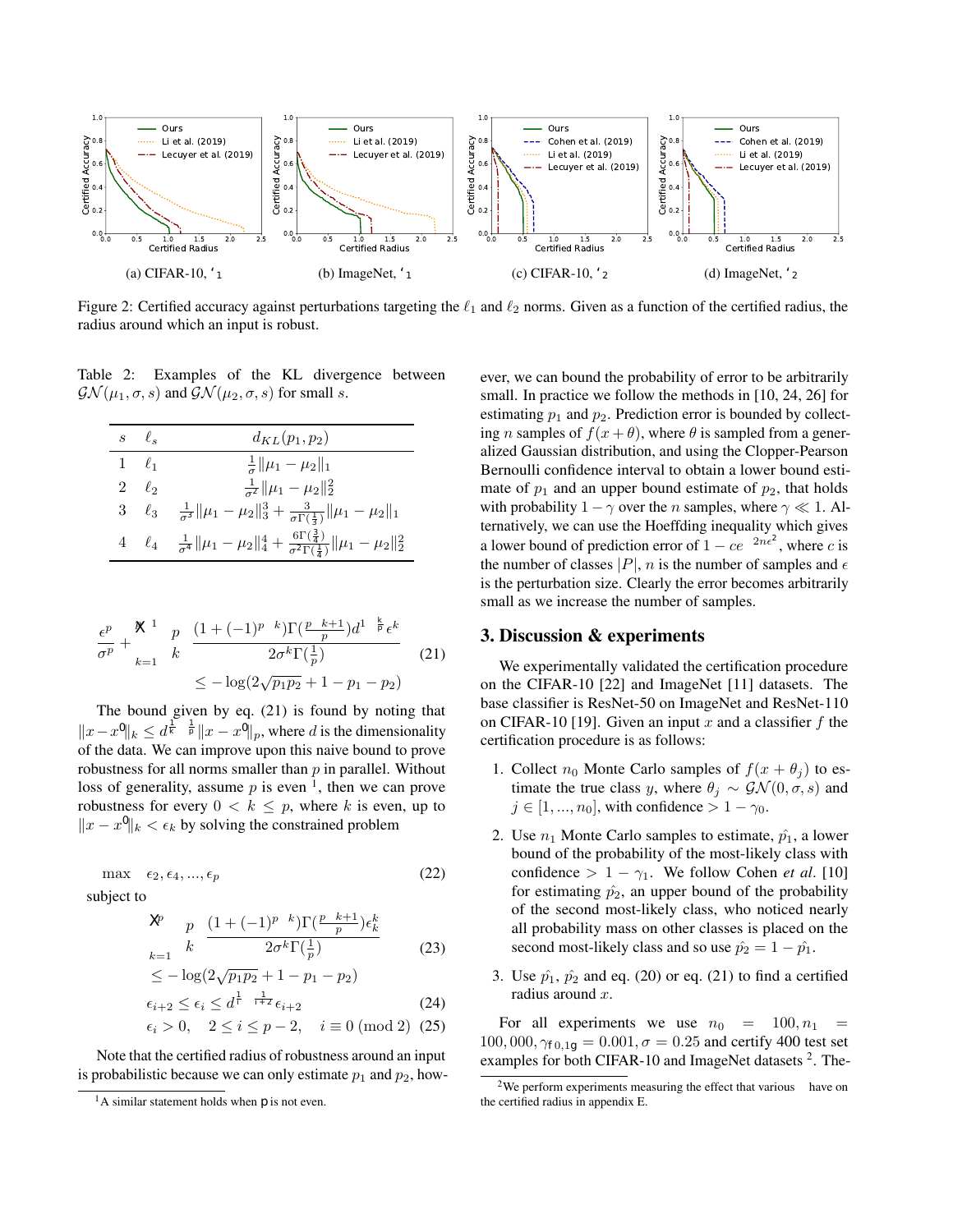

(a) Certified radius trade-off between  $\epsilon_3$  ( $\ell_3$  norm) and  $\epsilon_1$  ( $\ell_1$  norm). (b) Certified radius trade-off between  $\epsilon_4$  ( $\ell_4$  norm) and  $\epsilon_2$  ( $\ell_2$  norm).

Figure 3: Trade-off in adversarial robustness between different norms, as we vary the noise scale,  $\sigma$ . We plot for a data dimensionality, d, equal to  $3 \times 32 \times 32$  (the dimension for CIFAR-10 inputs), and mark the region which gives valid certificates, assuming  $\hat{p}_1 = 0.99$  and  $\hat{p}_2 = 1 - \hat{p}_1$ .

oretically, this procedure can certify any classifier, however in practice, image classifiers are not stable under noise and so we found it necessary to train classifiers with generalized Gaussian noise (using the same scale and shape parameters as is used during certification). Note that this has the same complexity as standard data augmentation during training and is less expensive than the Madry et al. [28] defense.

#### 3.1. Comparison to related work

For both CIFAR-10 and ImageNet we certify inputs against perturbations in  $\ell_1$  and  $\ell_2$  norms and compare against [10, 24, 26]. Figure 2 shows certified accuracy as a function of the certified radius. In general, the largest certified regions come against perturbations targeting the  $\ell_1$  norm. In appendix F, we show qualitative examples of inputs smoothed with generalized Gaussian noise and the corresponding robustness guarantees in the  $\ell_1, \ell_2$ , and  $\ell_3$  norms.

While the primary boon of our certification procedure is its ability to certify inputs to adversarial perturbations beyond  $\ell_1$  and  $\ell_2$  norms, the method is not substantially weaker than related work in either norm. In fig. 2a and fig. 2b, we compare with Lecuyer *et al*. [24] and Li *et al*. [26] for  $\ell_1$  norm certificates. Given estimates  $\hat{p_1}$  and  $\hat{p_2}$ , Lecuyer *et al*. [24] find a certified radius against  $\ell_1$  perturbations given by  $\frac{\sigma}{2} \log(\hat{p}_1/\hat{p}_2)$ , while Li *et al*. [26] find a certified radius against  $\ell_1$  perturbations given by  $\sigma \log(1 - \hat{p_1} + \hat{p_2})$ . Li *et al.* [26] and Teng *et al*. [31] show that this robustness guarantee is tight for the  $\ell_1$  norm. Our  $\ell_1$  certificates are slightly weaker than Lecuyer *et al*. [24], and both are dominated by

Li *et al*. [26] who obtain the tightest possible certificates.

In fig. 2c and fig. 2d, we compare with Lecuyer *et al*. [24], Li *et al.* [26], and Cohen *et al.* [10] for  $\ell_2$  norm certificates. Our  $\ell_2$  certificates strictly dominate Lecuyer *et al.* [24], and are approximately equivalent to Li *et al*. [26]. This equivalence is to be expected since our certificates are closely related to Li *et al*. [26] certificates, which are based on the Rényi divergence between two Gaussians, while ours are based on KL divergence. Clearly, we could improve upon this  $\ell_2$  guarantee if we used the chi-squared distance instead of KL divergence and a standard Gaussian smoothing measure, as proved by Proposition 1. However, our aim is to show the general capacity of the generalized Gaussian as a smoothing measure for certification.

## 3.2. Robustness trade-offs between different  $\ell_p$ norms.

As described by eq. (21), to obtain robustness guarantees in  $\ell_{p>2}$  norms we must factor in required robustness guarantees in smaller  $\ell_p$  norms. For example, to prove robustness up to  $||x - x'||_3 < \epsilon_3$  and  $||x - x'||_1 < \epsilon_1$  we find  $\epsilon_1$  and  $\epsilon_3$ satisfying

$$
\frac{1}{\sigma^3} \epsilon_3^3 + \frac{3}{\sigma \Gamma(\frac{1}{3})} \epsilon_1 \le -\log(2\sqrt{\hat{p}_1 \hat{p}_2} + 1 - \hat{p}_1 - \hat{p}_2)
$$
  

$$
\wedge
$$
  

$$
0 < \epsilon_3 \le \epsilon_1 \le d^{\frac{2}{3}} \epsilon_3,
$$
 (26)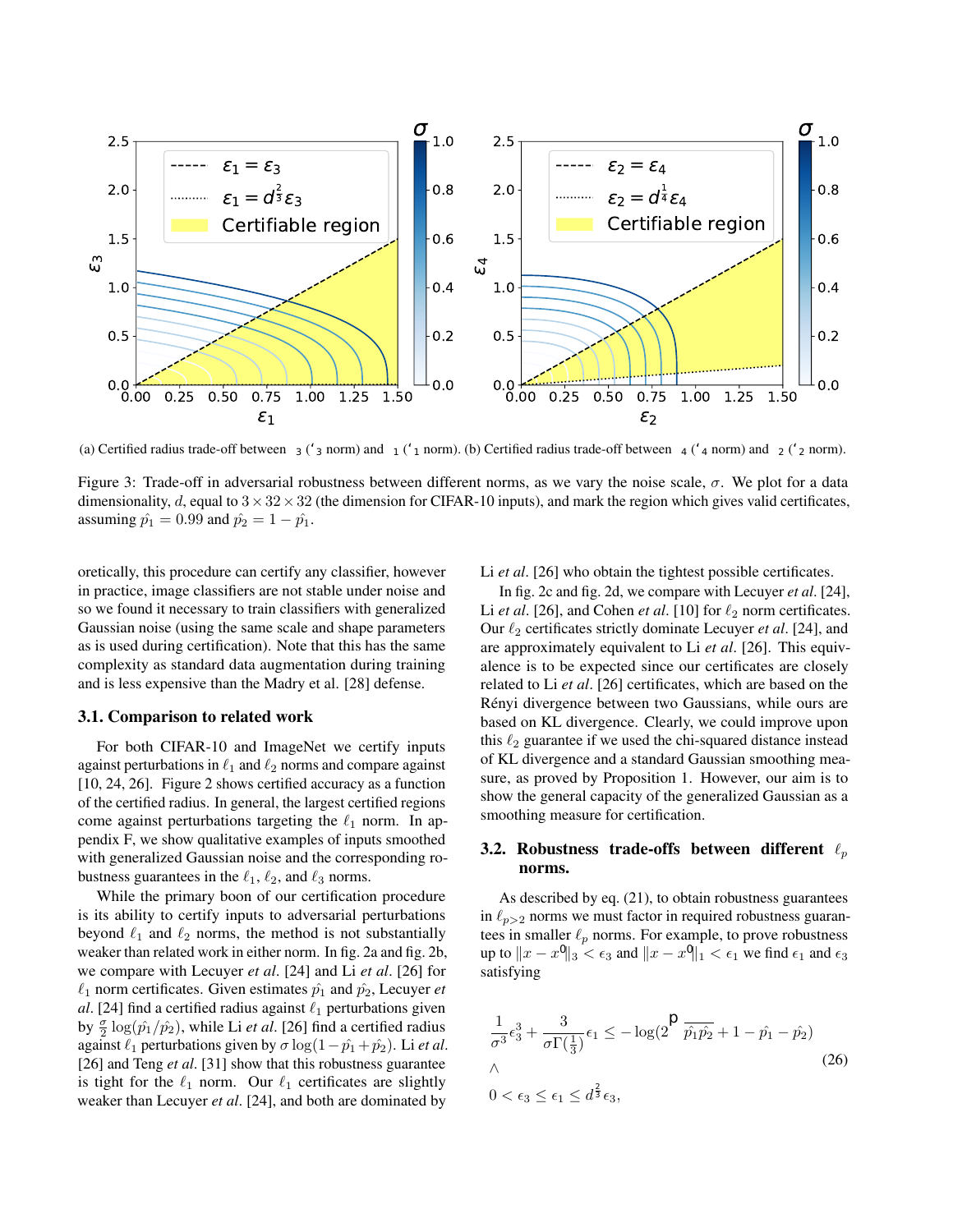

Figure 4: Certified accuracy on 400 CIFAR-10 test set inputs and 400 ImageNet test set inputs against perturbations targeting the  $\ell_3$ ,  $\ell_4$ , and  $\ell_5$  norms. Given as a function of the certified radius, the radius around which an input is robust. Inputs were smoothed under a generalized Gaussian distribution parameterized by  $\mathcal{GN}(0, 0.25, p)$ .

and to prove robustness up to  $||x - x'||_4 < \epsilon_4$  and  $||x - x||_4$  $||x'||_2 < \epsilon_2$  we find  $\epsilon_2$  and  $\epsilon_4$  satisfying

$$
\frac{1}{\sigma^4} \epsilon_4^4 + \frac{6\Gamma(\frac{3}{4})}{\sigma^2 \Gamma(\frac{1}{4})} \epsilon_2^2 \le -\log(2\sqrt{\hat{p}_1 \hat{p}_2} + 1 - \hat{p}_1 - \hat{p}_2)
$$
  

$$
\wedge
$$
  

$$
0 < \epsilon_4 \le \epsilon_2 \le d^{\frac{1}{4}} \epsilon_4,
$$
 (27)

We visualize this trade-off in fig. 3 for  $\ell_3$  and  $\ell_4$  norms. That is, the trade-off in certified robustness between those norms and certified robustness in  $\ell_1$  and  $\ell_2$ , respectively. We visualize the trade-off as we vary the noise scale  $\sigma$ , assuming a robust classifier that classifies inputs correctly with  $\hat{p_1} =$ 0.99 and  $\hat{p}_2 = 0.01$ . We can smoothly exchange robustness in one norm for robustness in another norm. For example, given  $\sigma = 1$  and a CIFAR-10 input, we can reduce the guaranteed robustness in the  $\ell_3$  norm from an approximate certified radius of 0.86 to approximately 0, and increase the guaranteed robustness in the  $\ell_1$  norm from a certified radius of 0.86 to 1.44. In fig. 4, we show certified accuracy as a function of certified radius in the  $\ell_3$ ,  $\ell_4$ , and  $\ell_5$  norms on the CIFAR-10 and ImageNet datasets. To find the maximum  $\epsilon_3$  we solve eq. (26) such that  $\epsilon_3 = \epsilon_1$ . Similarly for  $\epsilon_4$ we solve eq. (27) such that  $\epsilon_4 = \epsilon_2$ , and exend this line of reasoning to find  $\epsilon_5 = \epsilon_3 = \epsilon_1$  for the  $\ell_5$  norm. Clearly, we can find non-negligible certified radii in norms outside of  $\ell_1$ and  $\ell_2$ .

# 3.3. Robustness guarantees as  $\ell_{p\to\infty}$ .

An immediate question arises when observing our certification procedure, can we find non-vacuous robustness

guarantees for arbitrarily large  $\ell_p$  norms, where p is even <sup>3 4</sup>? Given eq. (23), note that  $\binom{p}{k} (1 + (-1)^{p-k}) \Gamma(\frac{p-k+1}{p}) / 2\Gamma(\frac{1}{p}) \geq 1$ ,  $\forall 1 \leq k \leq p$ , where k is even, and as  $p \to \infty$ ,  $\exists k$  such that  $\binom{p}{k}(1+(-1)^{p-k})\Gamma(\frac{p-k+1}{p})/2\Gamma(\frac{1}{p}) \rightarrow \infty$ . We must therefore solve the problem given in eq. (22)-eq. (25), where eq. (23) is given by

$$
\frac{c_2 \epsilon_2^2}{\sigma^2} + \frac{c_4 \epsilon_4^4}{\sigma^4} + \dots + \frac{c_p \epsilon_p^p}{\sigma^p} \le -\log(2\sqrt{p_1 p_2} + 1 - p_1 - p_2)
$$
\n(28)

where  $c_k \in \mathbb{R}_{>1}, 1 \le k \le p, k \equiv 0 \pmod{2}$  (29)

To satisfy eq. (24), we can find  $\epsilon_2, \epsilon_4, ..., \epsilon_p$  such that  $\epsilon_2 = \epsilon_4 = ... = \epsilon_p$ ; we refer to this value as  $\epsilon$ , and eq. (28) becomes

$$
c_2(\frac{\epsilon}{\sigma})^2 + c_4(\frac{\epsilon}{\sigma})^4 + \dots + c_p(\frac{\epsilon}{\sigma})^p
$$
  
 
$$
\leq -\log(2\sqrt{p_1p_2} + 1 - p_1 - p_2)
$$
 (30)

where 
$$
c_k \in \mathbb{R}_{>1}
$$
,  $1 \le k \le p$ ,  $k \equiv 0 \pmod{2}$  (31)

For a fixed  $p_1, p_2, \sigma$ , since  $\forall k, c_k \geq 1$ , and  $\exists k$  such that  $c_k \to \infty$  when  $p \to \infty$ , to satisfy the inequality in eq. (30), we must have  $\epsilon \to 0$ . If we do not fix  $\sigma$  then we require  $(\frac{\epsilon}{\sigma})^k \to 0$  as  $c_k \to \infty$ , and so to certify a non-negligible radius,  $\epsilon$ , we require  $\sigma \to \infty$ . However, as  $\sigma \to \infty$ , the randomized smoothing will cause the input to become too noisy for any classifier to achieve low prediction error.

Clearly, as  $p$  grows the largest possible certified radius becomes smaller, because our bound requires this robustness

<sup>&</sup>lt;sup>3</sup>Equivalent results for this section can be found when  $p$  is not even.

<sup>&</sup>lt;sup>4</sup>The subject of simultaneous robustness over every  $\ell_p$  norm is expanded upon in appendix G.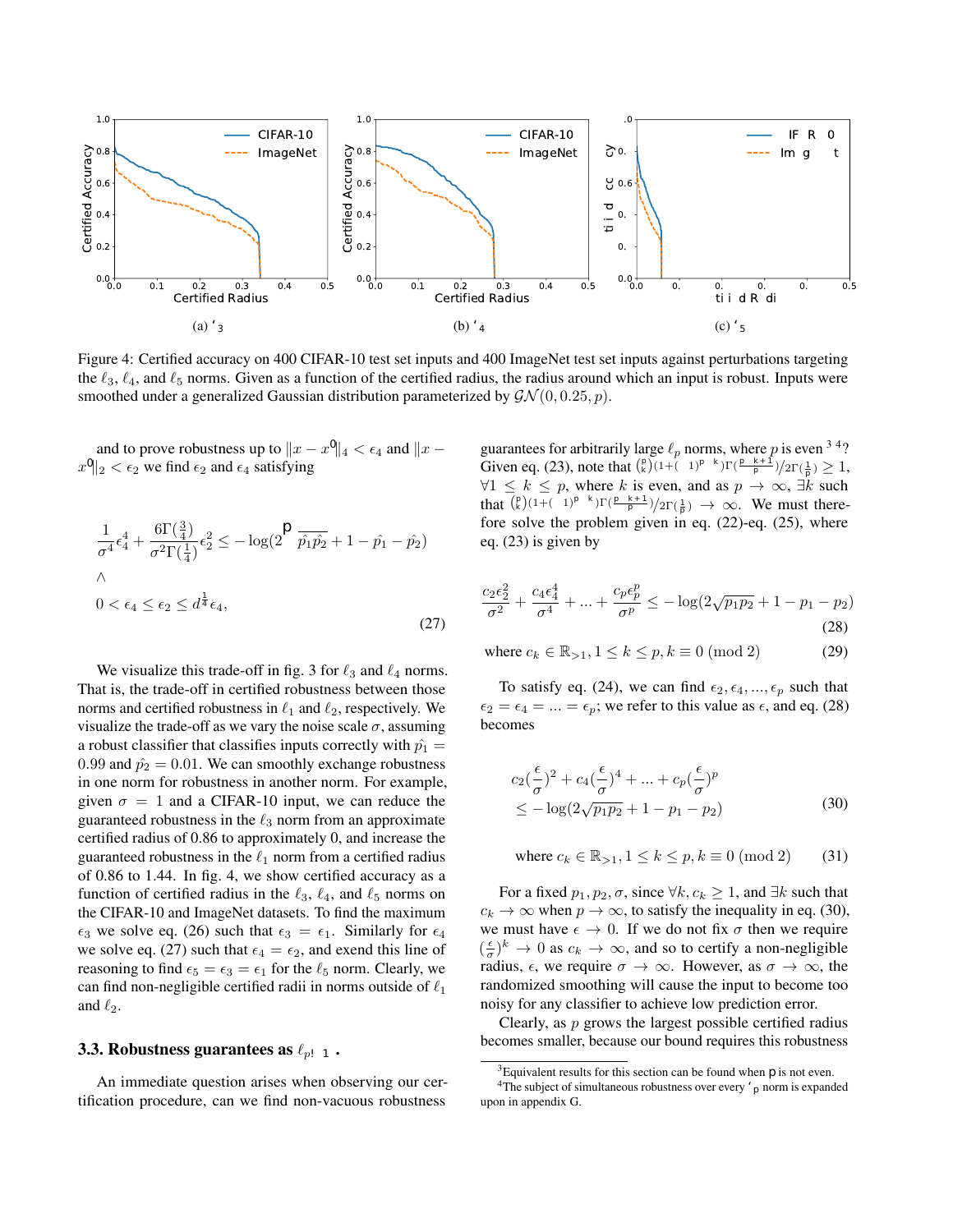guarantee holds for every norm smaller than  $p$ . One may wonder if we can find an  $\ell_p$  norm in which we can certify a non-vacuous radius that approximates the  $\ell_{\infty}$  norm arbitrarily well. The difference in volume between a unit ball in the  $\ell_p$  norm and  $\ell_{\infty}$  norm is given by  $\Gamma(1+1/p)^d / \Gamma(1+d/p)$ , where  $d$  is the data dimensionality. Unfortunately, the error in the approximation is dependent on the data dimensionality. For example, for an ImageNet input where  $d = 3 \times 224 \times 224$ , if we require the ratio of volumes between an  $\ell_p$  unit ball and  $\ell_{\infty}$  unit ball to be larger than 0.99, we must take  $p = 9 \times 3 \times 224 \times 224$ .

#### 3.4. How tight is the bound?

The difference between the certified area and the size of an adversarial perturbation gives a tightness estimate. If the certified radius is close to the size of an adversarial perturbation this implies the bound is close to optimal. To check how tight our bound is we ran the PGD attack [28] minimizing perturbations in the  $\ell_2$  norm. Because the certification procedure requires the addition of generalized Gaussian noise to the input, the gradient is highly stochastic, leading to extremely slow convergence of the PGD attack. We circumvent this stochasticity by optimizing using the Expectation Over Transformation [2] – we use 1000 Monte Carlo samples to estimate the gradient of an input during the attack. Figure 5 gives attack results on CIFAR-10 along with the certified radius of 400 inputs. We find adversarial examples with norms within  $2 - 2.5 \times$  the certified radius. Unfortunately, this does not inform us if our bound is loose or if the attack is sub-optimal. We leave a more rigorous investigation of assessing the tightness of our bound for future work.

## 4. Conclusion

Randomized smoothing has offered a promising approach to scaling robustness guarantees to large architectures. By extending the framework developed by Li *et al*. [26], we showed how different choices of divergences affects the certified radius of robustness around an input. We verified that Rényi divergence is superior to other common f-divergences in this framework, for certifying an input against  $\ell_2$  perturbations. We then showed that a generalized Gaussian smoothing measure leads to robustness guarantees against any  $\ell_p$  ( $p \in \mathbb{N}_{>0}$ ) minimized adversarial perturbation, however, non-negligible certified radii are only available for small  $\ell_p$  norms.

## Acknowledgements

Jamie Hayes is funded by a Google PhD Fellowship in Machine Learning.



Figure 5: The certified radius and size of adversarial perturbations for 400 CIFAR-10 test inputs using a PGD attack optimizing the  $\ell_2$  norm. As a guide to assess how close the certified radius is to adversarial perturbation size, we also display  $2\times$  the certified radius of an input.

## References

- [1] Anish Athalye, Nicholas Carlini, and David Wagner. Obfuscated gradients give a false sense of security: Circumventing defenses to adversarial examples. *arXiv preprint arXiv:1802.00420*, 2018.
- [2] Anish Athalye, Logan Engstrom, Andrew Ilyas, and Kevin Kwok. Synthesizing robust adversarial examples. *arXiv preprint arXiv:1707.07397*, 2017.
- [3] Avrim Blum, Travis Dick, Naren Manoj, and Hongyang Zhang. Random smoothing might be unable to certify  $\ell_{\infty}$ robustness for high-dimensional images. *arXiv preprint arXiv:2002.03517*, 2020.
- [4] Akhilan Boopathy, Tsui-Wei Weng, Pin-Yu Chen, Sijia Liu, and Luca Daniel. Cnn-cert: An efficient framework for certifying robustness of convolutional neural networks. *arXiv preprint arXiv:1811.12395*, 2018.
- [5] Rudy Bunel, Ilker Turkaslan, Philip HS Torr, Pushmeet Kohli, and M Pawan Kumar. Piecewise linear neural networks verification: A comparative study. 2018.
- [6] Nicholas Carlini. Is ami (attacks meet interpretability) robust to adversarial examples? *arXiv preprint arXiv:1902.02322*, 2019.
- [7] Nicholas Carlini, Anish Athalye, Nicolas Papernot, Wieland Brendel, Jonas Rauber, Dimitris Tsipras, Ian Goodfellow, and Aleksander Madry. On evaluating adversarial robustness. *arXiv preprint arXiv:1902.06705*, 2019.
- [8] Nicholas Carlini, Guy Katz, Clark Barrett, and David L Dill. Ground-truth adversarial examples. 2018.
- [9] Chih-Hong Cheng, Georg Nührenberg, and Harald Ruess. Maximum resilience of artificial neural networks. In *International Symposium on Automated Technology for Verification and Analysis*, pages 251–268. Springer, 2017.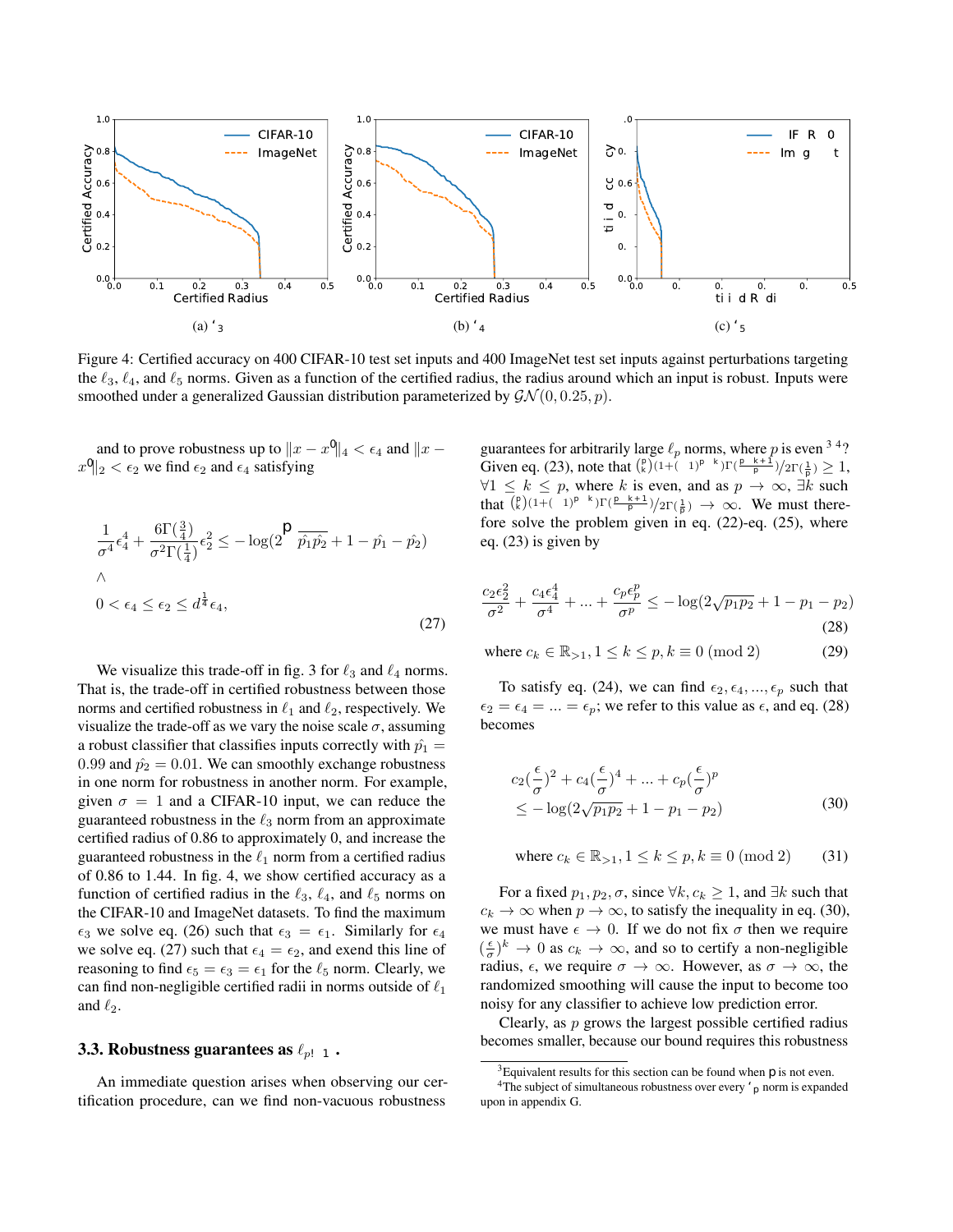- [10] Jeremy M Cohen, Elan Rosenfeld, and J Zico Kolter. Certified adversarial robustness via randomized smoothing. *arXiv preprint arXiv:1902.02918*, 2019.
- [11] J. Deng, W. Dong, R. Socher, L.-J. Li, K. Li, and L. Fei-Fei. ImageNet: A Large-Scale Hierarchical Image Database. In *CVPR09*, 2009.
- [12] Krishnamurthy Dvijotham, Sven Gowal, Robert Stanforth, Relja Arandjelovic, Brendan O'Donoghue, Jonathan Uesato, and Pushmeet Kohli. Training verified learners with learned verifiers. *arXiv preprint arXiv:1805.10265*, 2018.
- [13] Krishnamurthy (Dj) Dvijotham, Jamie Hayes, Borja Balle, Zico Kolter, Chongli Qin, Andras Gyorgy, Kai Xiao, Sven Gowal, and Pushmeet Kohli. A framework for robustness certification of smoothed classifiers using f-divergences. In *International Conference on Learning Representations*, 2020.
- [14] Cynthia Dwork, Frank McSherry, Kobbi Nissim, and Adam Smith. Calibrating noise to sensitivity in private data analysis. In *Theory of cryptography conference*, pages 265–284. Springer, 2006.
- [15] Ruediger Ehlers. Formal verification of piece-wise linear feed-forward neural networks. In *International Symposium on Automated Technology for Verification and Analysis*, pages 269–286. Springer, 2017.
- [16] Logan Engstrom, Andrew Ilyas, and Anish Athalye. Evaluating and understanding the robustness of adversarial logit pairing. *arXiv preprint arXiv:1807.10272*, 2018.
- [17] Timon Gehr, Matthew Mirman, Dana Drachsler-Cohen, Petar Tsankov, Swarat Chaudhuri, and Martin Vechev. Ai2: Safety and robustness certification of neural networks with abstract interpretation. In *2018 IEEE Symposium on Security and Privacy (SP)*, pages 3–18. IEEE, 2018.
- [18] Sven Gowal, Krishnamurthy Dvijotham, Robert Stanforth, Rudy Bunel, Chongli Qin, Jonathan Uesato, Timothy Mann, and Pushmeet Kohli. On the effectiveness of interval bound propagation for training verifiably robust models. *arXiv preprint arXiv:1810.12715*, 2018.
- [19] Kaiming He, Xiangyu Zhang, Shaoqing Ren, and Jian Sun. Deep residual learning for image recognition. In *Proceedings of the IEEE conference on computer vision and pattern recognition*, pages 770–778, 2016.
- [20] Guy Katz, Clark Barrett, David L Dill, Kyle Julian, and Mykel J Kochenderfer. Reluplex: An efficient smt solver for verifying deep neural networks. In *International Conference on Computer Aided Verification*, pages 97–117. Springer, 2017.
- [21] Marc Khoury and Dylan Hadfield-Menell. On the geometry of adversarial examples. *arXiv preprint arXiv:1811.00525*, 2018.
- [22] Alex Krizhevsky. Learning multiple layers of features from tiny images. Technical report, Citeseer, 2009.
- [23] Aounon Kumar, Alexander Levine, Tom Goldstein, and Soheil Feizi. Curse of dimensionality on randomized smoothing for certifiable robustness. *arXiv preprint arXiv:2002.03239*, 2020.
- [24] Mathias Lecuyer, Vaggelis Atlidakis, Roxana Geambasu, Daniel Hsu, and Suman Jana. Certified robustness to adversarial examples with differential privacy. In *2019 IEEE*

*Symposium on Security and Privacy (SP)*, pages 656–672. IEEE, 2019.

- [25] Guang-He Lee, Yang Yuan, Shiyu Chang, and Tommi S Jaakkola. A stratified approach to robustness for randomly smoothed classifiers. *arXiv preprint arXiv:1906.04948*, 2019.
- [26] Bai Li, Changyou Chen, Wenlin Wang, and Lawrence Carin. Certified adversarial robustness with additive noise. In *Advances in Neural Information Processing Systems*, pages 9459–9469, 2019.
- [27] Chen Liu, Ryota Tomioka, and Volkan Cevher. On certifying non-uniform bound against adversarial attacks. *arXiv preprint arXiv:1903.06603*, 2019.
- [28] Aleksander Madry, Aleksandar Makelov, Ludwig Schmidt, Dimitris Tsipras, and Adrian Vladu. Towards deep learning models resistant to adversarial attacks. *arXiv preprint arXiv:1706.06083*, 2017.
- [29] Matthew Mirman, Timon Gehr, and Martin Vechev. Differentiable abstract interpretation for provably robust neural networks. In *International Conference on Machine Learning*, pages 3575–3583, 2018.
- [30] Saralees Nadarajah. A generalized normal distribution. *Journal of Applied Statistics*, 32(7):685–694, 2005.
- [31] Jiaye Teng, Guang-He Lee, and Yang Yuan. \$\ell\_1\$ adversarial robustness certificates: a randomized smoothing approach, 2020.
- [32] Dimitris Tsipras, Shibani Santurkar, Logan Engstrom, Alexander Turner, and Aleksander Madry. There is no free lunch in adversarial robustness (but there are unexpected benefits). *arXiv preprint arXiv:1805.12152*, 2018.
- [33] Yusuke Tsuzuku, Issei Sato, and Masashi Sugiyama. Lipschitz-margin training: Scalable certification of perturbation invariance for deep neural networks. In *Advances in Neural Information Processing Systems*, pages 6541–6550, 2018.
- [34] Jonathan Uesato, Brendan O'Donoghue, Aaron van den Oord, and Pushmeet Kohli. Adversarial risk and the dangers of evaluating against weak attacks. *arXiv preprint arXiv:1802.05666*, 2018.
- [35] Tsui-Wei Weng, Huan Zhang, Hongge Chen, Zhao Song, Cho-Jui Hsieh, Duane Boning, Inderjit S Dhillon, and Luca Daniel. Towards fast computation of certified robustness for relu networks. *arXiv preprint arXiv:1804.09699*, 2018.
- [36] Greg Yang, Tony Duan, Edward Hu, Hadi Salman, Ilya Razenshteyn, and Jerry Li. Randomized smoothing of all shapes and sizes. *arXiv preprint arXiv:2002.08118*, 2020.
- [37] Huan Zhang, Tsui-Wei Weng, Pin-Yu Chen, Cho-Jui Hsieh, and Luca Daniel. Efficient neural network robustness certification with general activation functions. In *Advances in Neural Information Processing Systems*, pages 4939–4948, 2018.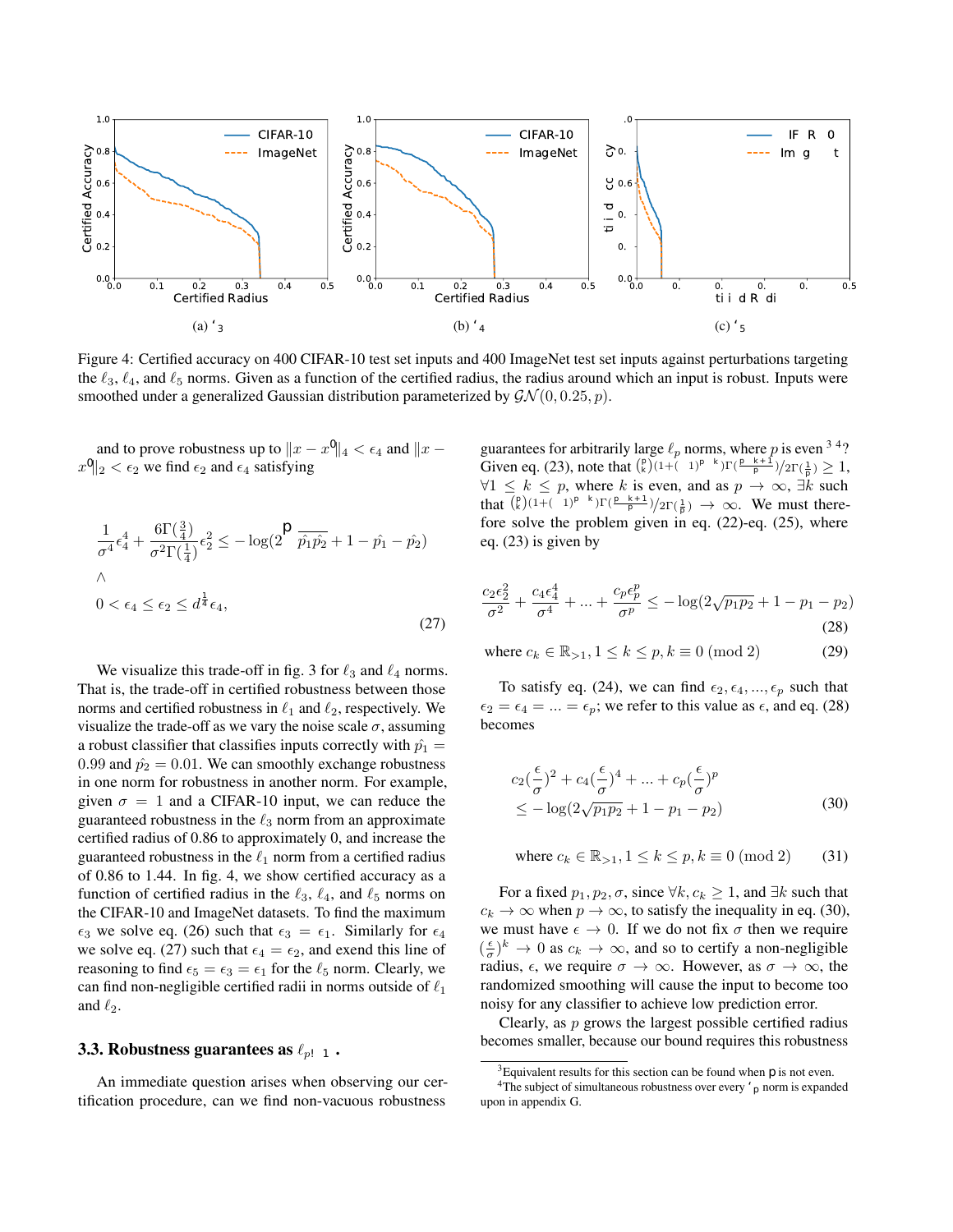#### A. Lower bounds for common divergences between multinomial distributions

Firstly, we present the statement of the Rényi divergence bound given in Li *et al*. [26], and provide a full proof.

**Theorem A.1.** Let  $P = (p_1, ..., p_k)$  and  $Q = (q_1, ..., q_k)$  be two multinomial distributions over the same index set  $\{1, ..., k\}$ . *If the indexes of the largest probabilities do not match on*  $P$  *and*  $Q$ *, that is*  $\argmax_i p_i \neq \argmax_j q_j$ *, then* 

$$
d_{\alpha}(Q, P) \ge -\log\left(1 - p_1 - p_2 + \frac{1}{2}\left(p_1^{1-\alpha} + p_2^{1-\alpha}\right)\right)^{\frac{1}{1-\alpha}}\right)
$$
\n(32)

*where*  $p_1$  *and*  $p_2$  *are the first and second largest probabilities in*  $P$ *.* 

*Proof.* We can think of this problem as finding the distribution Q that minimizes  $d_{\alpha}(Q, P)$  such that  $\arg \max_i p_i \neq$ arg max<sub>j</sub>  $q_j$  for a fixed  $P = (p_1, ..., p_k)$ . Without loss of generality, assume  $p_1 \ge p_2 \ge ... \ge p_k$ .

This is equivalent to solving

$$
\min_{\sum q_i, \arg\max q_i \neq 1} \frac{1}{1-\alpha} \log \left( \sum_{1}^{k} p_i \left( \frac{q_i}{p_i} \right)^{\alpha} \right)
$$
(33)

As the logarithm is a monotonically increasing function, we only focus on the quantity  $s(Q, P) = \sum_{1}^{k} p_i(\frac{q_i}{p_i})^{\alpha}$  for a fixed α.

We first show for the Q that minimizes  $s(Q, P)$ , it must have  $q_1 = q_2 \ge q_3 \ge ... \ge q_k$ . Note here we allow a tie, because we can always let  $q_1 = q_1 - \kappa$  and  $q_2 = q_2 + \kappa$  for some small  $\kappa$  to satisfy arg max  $q_i \neq 1$  while not changing the Rényi divergence too much by the continuity of  $s(Q, P)$ .

If  $q_j$  >  $q_i$  for some  $j \ge i$ , we can define  $Q'$  by mutating  $q_i$  and  $q_j$ , that is  $Q' =$  $(q_1, ..., q_{i-1}, q_j, q_{i+1}, ..., q_{j-1}, q_i, q_{j+1}, ..., q_k)$ , then

$$
S(Q, P) - S(Q', P) = p_i \left( \frac{q_i^{\alpha} - q_j^{\alpha}}{p_i^{\alpha}} \right) + p_j \left( \frac{q_j^{\alpha} - q_i^{\alpha}}{p_j^{\alpha}} \right)
$$
(34)

$$
= (p_i^{1-\alpha} - p_j^{1-\alpha})(q_i^{\alpha} - q_j^{\alpha}) > 0
$$
\n(35)

which conflicts with the assumption that Q minimizes  $s(Q, P)$ . Thus  $q_i \ge q_j$  for  $j \ge i$ . Since  $q_1$  cannot be the largest, we have  $q_1 = q_2 \ge q_3 \ge ... \ge q_k$ .

Then we are able to assume  $Q = (q_0, q_0, q_3, ..., q_k)$ , and the problem can be formulated as

$$
\min_{q_0, q_3, \dots, q_k} p_1(\frac{q_0}{p_1})^{\alpha} + p_2(\frac{q_0}{p_2})^{\alpha} + \sum_{i=3}^k p_i(\frac{q_i}{p_i})^{\alpha}
$$
\n(36)

such that 
$$
2q_0 + \sum_{i=3}^{k} q_i = 1
$$
 (37)

such that  $q_i - q_0 \leq 0$   $i \geq 3$  (38)

$$
\text{such that } -q_i \le 0 \quad i \ge 0 \tag{39}
$$

which forms a set of KKT conditions. Let  $L$  denote the Lagrangian formulation of the problem

$$
p_1(\frac{q_0}{p_1})^{\alpha} + p_2(\frac{q_0}{p_2})^{\alpha} + \sum_{i=3}^k p_i(\frac{q_i}{p_i})^{\alpha} + \lambda(2q_0 + \sum_{i=3}^k q_i - 1) + \sum_{i=3}^k \mu_i(q_i - q_0) - \sum_{i=3}^k \beta_i q_i
$$
 (40)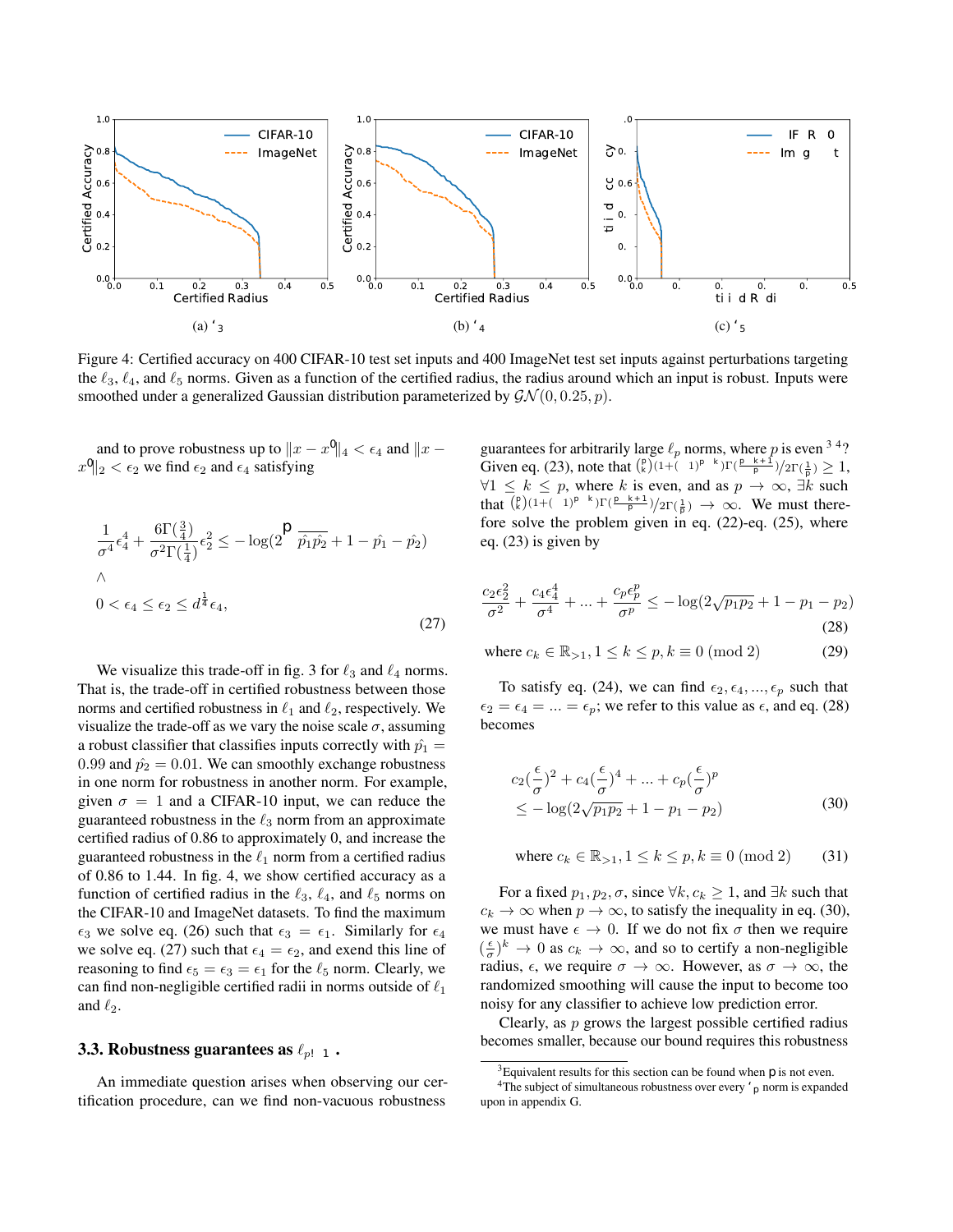Setting slack variables to zero and differentiating gives

$$
\frac{\partial L}{\partial q_0} = \alpha q_0^{\alpha - 1} (p_1^{1 - \alpha} + p_2^{1 - \alpha}) + 2\lambda = 0
$$
\n(41)

$$
\frac{\partial L}{\partial q_i} = \alpha \left(\frac{q_i}{p_i}\right)^{\alpha - 1} + \lambda = 0 \quad i \ge 3
$$
\n<sup>(42)</sup>

Equation (41) and eq. (42) imply

$$
q_0 = \left(\frac{-2\lambda}{\alpha(p_1^{1-\alpha} + p_2^{1-\alpha})}\right)^{\frac{1}{\alpha-1}}
$$
\n(43)

$$
q_i = \left(-\frac{\lambda}{\alpha}\right)^{\frac{1}{\alpha - 1}} p_i \quad i \ge 3 \tag{44}
$$

From the restriction that  $2q_0 + \sum_{i=3}^{k} q_i = 1$  it follows that

$$
\lambda = \frac{-\alpha}{\left(2\left(\frac{1}{2}(p_1^{1-\alpha} + p_2^{1-\alpha})\right)^{\frac{1}{1-\alpha}} + 1 - p_1 - p_2\right)^{\alpha - 1}}
$$
(45)

Let  $\eta = \left(\frac{p_1^{1-\alpha}+p_2^{1-\alpha}}{2}\right)^{\frac{1}{1-\alpha}}$ . Then it follows that

$$
q_0 = \frac{a}{2\eta + 1 - p_1 - p_2} \tag{46}
$$

$$
q_i = \frac{p_i}{2\eta - 1 - p_1 - p_2} \quad i \ge 3
$$
\n<sup>(47)</sup>

Using eq. (46) and eq. (47), Rényi divergence is minimized at

$$
\frac{1}{1-\alpha}\log\left(p_1(\frac{q_0}{p_1})^{\alpha} + p_2(\frac{q_0}{p_2})^{\alpha} + \sum_{i=3}^k p_i(\frac{q_i}{p_i})^{\alpha}\right)
$$
\n(48)

$$
= \frac{1}{1-\alpha} \log \left( \frac{2\eta^{1-\alpha}\eta^{\alpha}}{(2\eta+1-p_1-p_2)^{\alpha}} + \frac{1-p_1-p_2}{(2\eta+1-p_1-p_2)^{\alpha}} \right)
$$
(49)

$$
= -\log(2\eta + 1 - p_1 - p_2) \tag{50}
$$

 $\Box$ 

To find the certified area of robustness of an input using the KL divergence of the generalized Gaussian norm, we can make use of the following theorem.

**Theorem A.2.** Let  $P = (p_1, ..., p_k)$  and  $Q = (q_1, ..., q_k)$  be two multinomial distributions over the same index set  $1, ..., k$ . If *the indexes of the largest probabilities do not match on*  $P$  *and*  $Q$ *, that is*  $\argmax_i p_i \neq \argmax_j q_j$ *, then* 

$$
d_{KL}(Q, P) \ge -\log(2\sqrt{p_1 p_2} + 1 - p_1 - p_2)
$$
\n(51)

*where*  $p_1$  *and*  $p_2$  *are the first and second largest probabilities in*  $P$ *.* 

*Proof.* Using the same terminology as Theorem A.1, the problem can be stated as a set of KKT conditions given by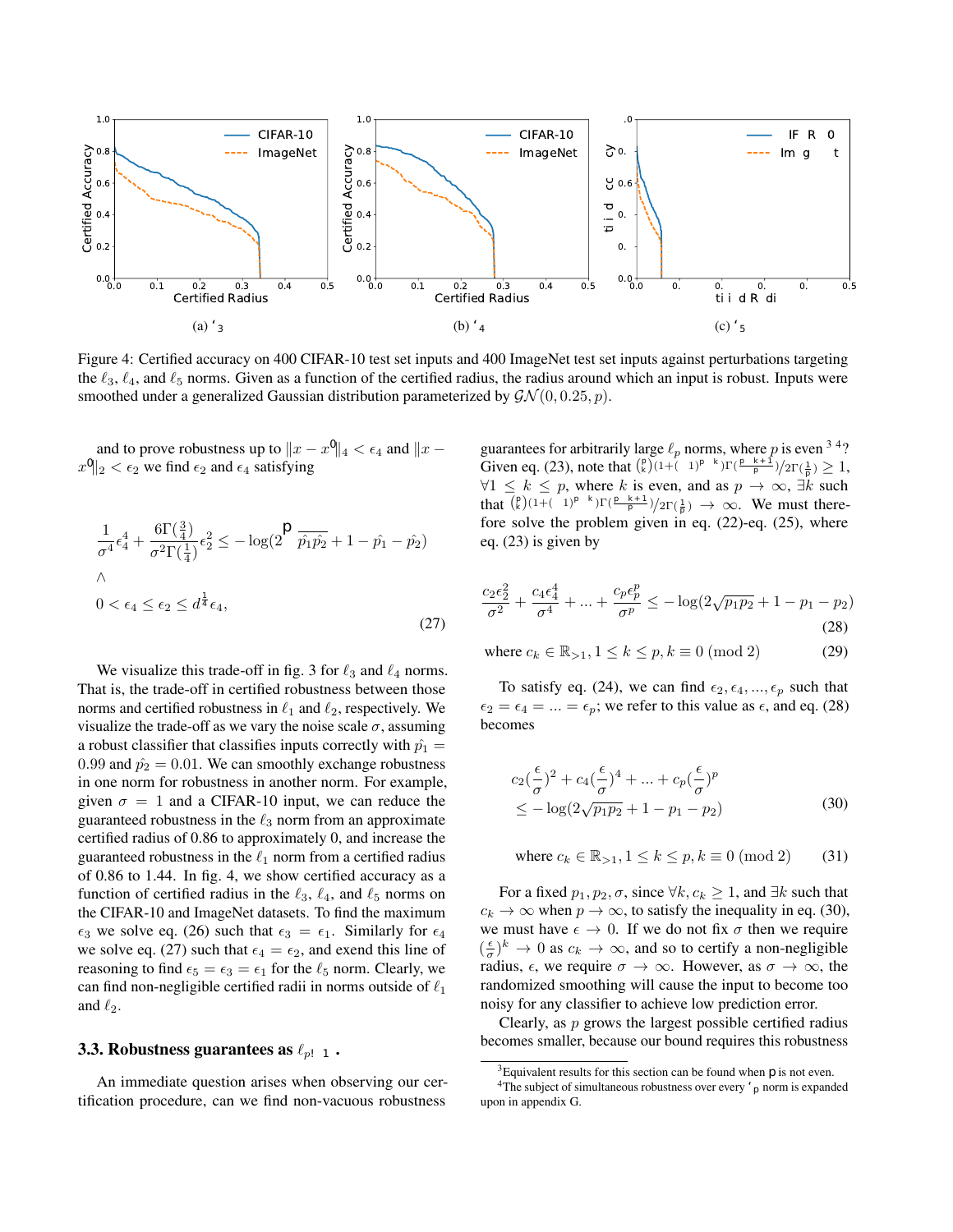$$
\min_{q_0, q_3, \dots, q_k} q_0 \log(\frac{q_0}{p_1}) + q_0 \log(\frac{q_0}{p_2}) + \sum_{i=3}^k q_i \log(\frac{q_i}{p_i}) \tag{52}
$$

such that 
$$
2q_0 + \sum_{i=3}^{k} q_i = 1
$$
 (53)

such that  $q_i - q_0 \le 0$   $i \ge 3$  (54)

such that 
$$
-q_i \leq 0 \quad i \geq 0 \tag{55}
$$

Let L denote

$$
p_1 \log(\frac{q_0}{p_1}) + p_2 \log(\frac{q_0}{p_2}) + \sum_{i=3}^{k} p_i \log(\frac{q_i}{p_i}) +
$$
\n(56)

$$
\lambda(2q_0 + \sum_{i=3}^{k} q_i - 1) + \sum_{i=3}^{k} \mu_i (q_i - q_0) - \sum_{i=3}^{k} \beta_i q_i
$$
\n
$$
(57)
$$

Setting slack variables to zero and differentiating gives

$$
\frac{\partial L}{\partial q_0} = \log(\frac{q_0}{p_1}) + \log(\frac{q_0}{p_2}) + 2\lambda + 2 = 0
$$
\n(58)

$$
\frac{\partial L}{\partial q_i} = \log(\frac{q_i}{p_i}) + \lambda + 1 = 0 \quad i \ge 3
$$
\n<sup>(59)</sup>

Combining eq. (58) and eq. (59) with the KKT conditions and solving for  $\lambda$  gives

$$
q_0 = \frac{\sqrt{p_1 p_2}}{\eta} \tag{60}
$$

$$
q_i = \frac{p_i}{\eta} \qquad i \ge 3 \tag{61}
$$

(62)

where  $\eta = 2\sqrt{p_1p_2} + 1 - p_1 - p_2$ . The minimized KL divergence is therefore  $-\log \eta$ .

**Theorem A.3.** Let  $P = (p_1, ..., p_k)$  and  $Q = (q_1, ..., q_k)$  be two multinomial distributions over the same index set  $1, ..., k$ . If *the indexes of the largest probabilities do not match on*  $P$  *and*  $Q$ *, that is*  $\argmax_i p_i \neq \argmax_j q_j$ *, then* 

$$
d_{H^2}(Q, P) \ge 1 - \sqrt{\frac{2 - (\sqrt{p_1} - \sqrt{p_2})^2}{2}} \tag{63}
$$

*where*  $p_1$  *and*  $p_2$  *are the first and second largest probabilities in*  $P$ *.* 

*Proof.* Using the same technique and terminology as in Theorem A.1, we find that

$$
q_0 = \frac{(\sqrt{p_1} + \sqrt{p_2})^2}{2\eta} \tag{64}
$$

$$
q_i = \frac{2p_i}{\eta} \qquad i \ge 3,\tag{65}
$$

(66)

 $\Box$ 

where  $\eta = 2 - (\sqrt{p_1} - \sqrt{p_2})^2$ . The minimized Hellinger distance is therefore  $1 - \sqrt{\frac{\eta}{2}}$ .

 $\Box$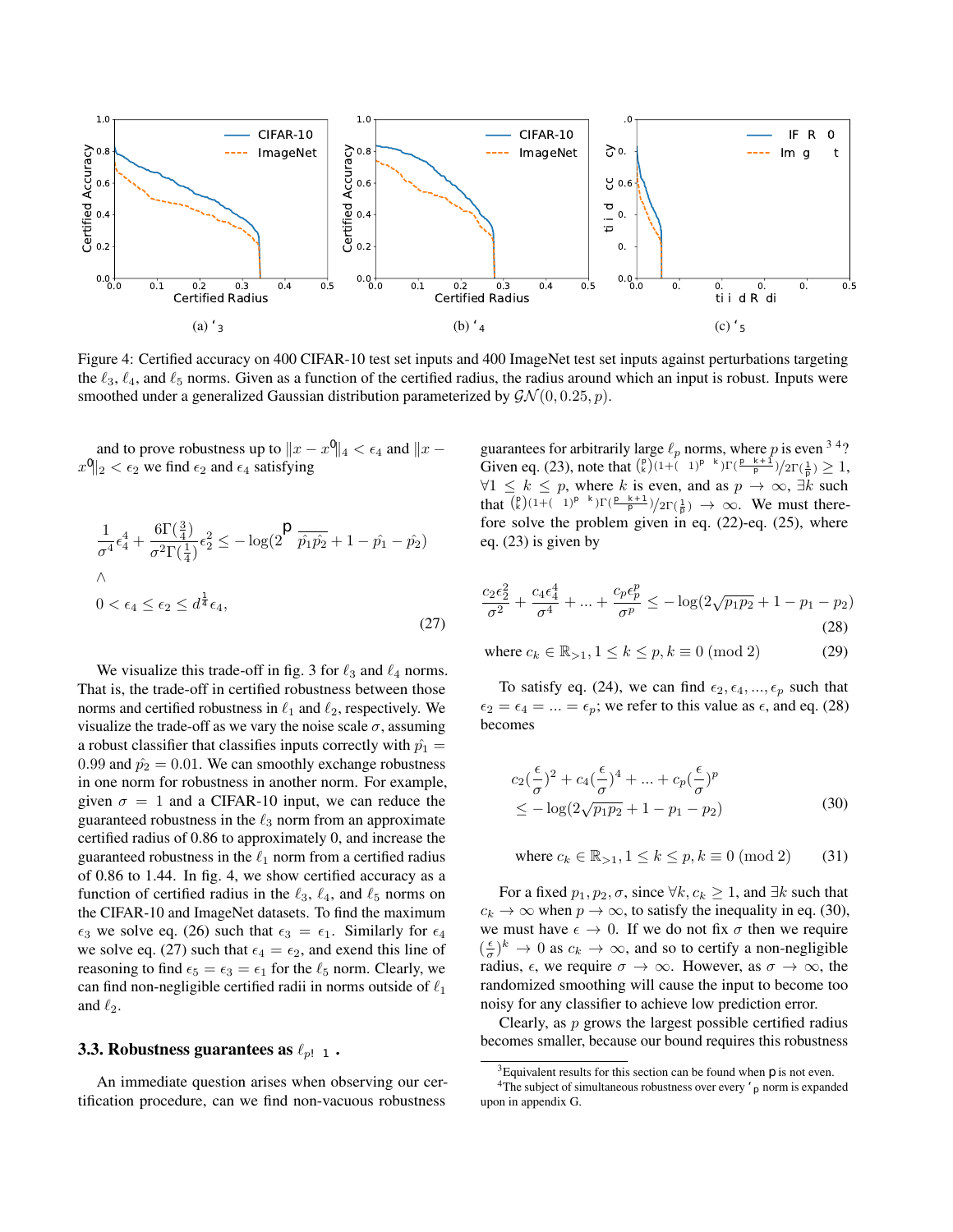**Theorem A.4.** Let  $P = (p_1, ..., p_k)$  and  $Q = (q_1, ..., q_k)$  be two multinomial distributions over the same index set 1, ..., k. If *the indexes of the largest probabilities do not match on*  $P$  *and*  $Q$ *, that is*  $\argmax_i p_i \neq \argmax_j q_j$ *, then* 

$$
d_{\chi^2}(Q, P) \ge \frac{(p_1 - p_2)^2}{(p_1 + p_2) - (p_1 - p_2)^2} \tag{67}
$$

*where*  $p_1$  *and*  $p_2$  *are the first and second largest probabilities in*  $P$ *.* 

*Proof.* Using the same technique and terminology as in Theorem A.1, we find that

$$
q_0 = \frac{2p_1p_2}{\eta} \tag{68}
$$

$$
q_i = \frac{p_1 + p_2}{\eta} p_i \qquad i \ge 3,\tag{69}
$$

(70)

 $\Box$ 

where  $\eta = (p_1 + p_2) - (p_1 - p_2)^2$ . The minimized chi-squared distance is therefore  $\frac{(p_1 - p_2)^2}{n}$  $\frac{-p_2)}{\eta}$  .

**Theorem A.5.** Let  $P = (p_1, ..., p_k)$  and  $Q = (q_1, ..., q_k)$  be two multinomial distributions over the same index set 1, ..., k. If *the indexes of the largest probabilities do not match on*  $P$  *and*  $Q$ *, that is*  $\argmax_i p_i \neq \argmax_j q_j$ *, then* 

$$
d_B(Q, P) \ge -\log\left(\sqrt{\frac{2\sqrt{p_1p_2} - p_1 - p_2 + 2}{2}}\right)
$$
\n(71)

*where*  $p_1$  *and*  $p_2$  *are the first and second largest probabilities in*  $P$ *.* 

*Proof.* Using the same technique and terminology as in Theorem A.1, we find that

$$
q_0 = \frac{(\sqrt{p_1} + \sqrt{p_2})^2}{2\eta} \tag{72}
$$

$$
q_i = \frac{2p_i}{\eta} \qquad i \ge 3,\tag{73}
$$

(74)

where  $\eta = 2\sqrt{p_1p_2} - p_1 - p_2 + 2$ . The minimized Bhattacharyya distance is therefore  $-log(\sqrt{\frac{\eta}{2}})$ .

 $\Box$ 

**Theorem A.6.** Let  $P = (p_1, ..., p_k)$  and  $Q = (q_1, ..., q_k)$  be two multinomial distributions over the same index set  $1, ..., k$ . If *the indexes of the largest probabilities do not match on*  $P$  *and*  $Q$ *, that is*  $\argmax_i p_i \neq \argmax_j q_j$ *, then* 

$$
d_{TV}(Q, P) \ge \frac{|p_1 - p_2|}{2} \tag{75}
$$

*where*  $p_1$  *and*  $p_2$  *are the first and second largest probabilities in*  $P$ *.* 

*Proof.* It is easy to see that  $d_{TV}(Q, P)$  is minimized when  $q_1 = q_2 = \frac{|p_1 + p_2|}{2}$  and  $q_i = p_i$  for  $i >= 3$ . This leads to the stated lower bound.

 $\Box$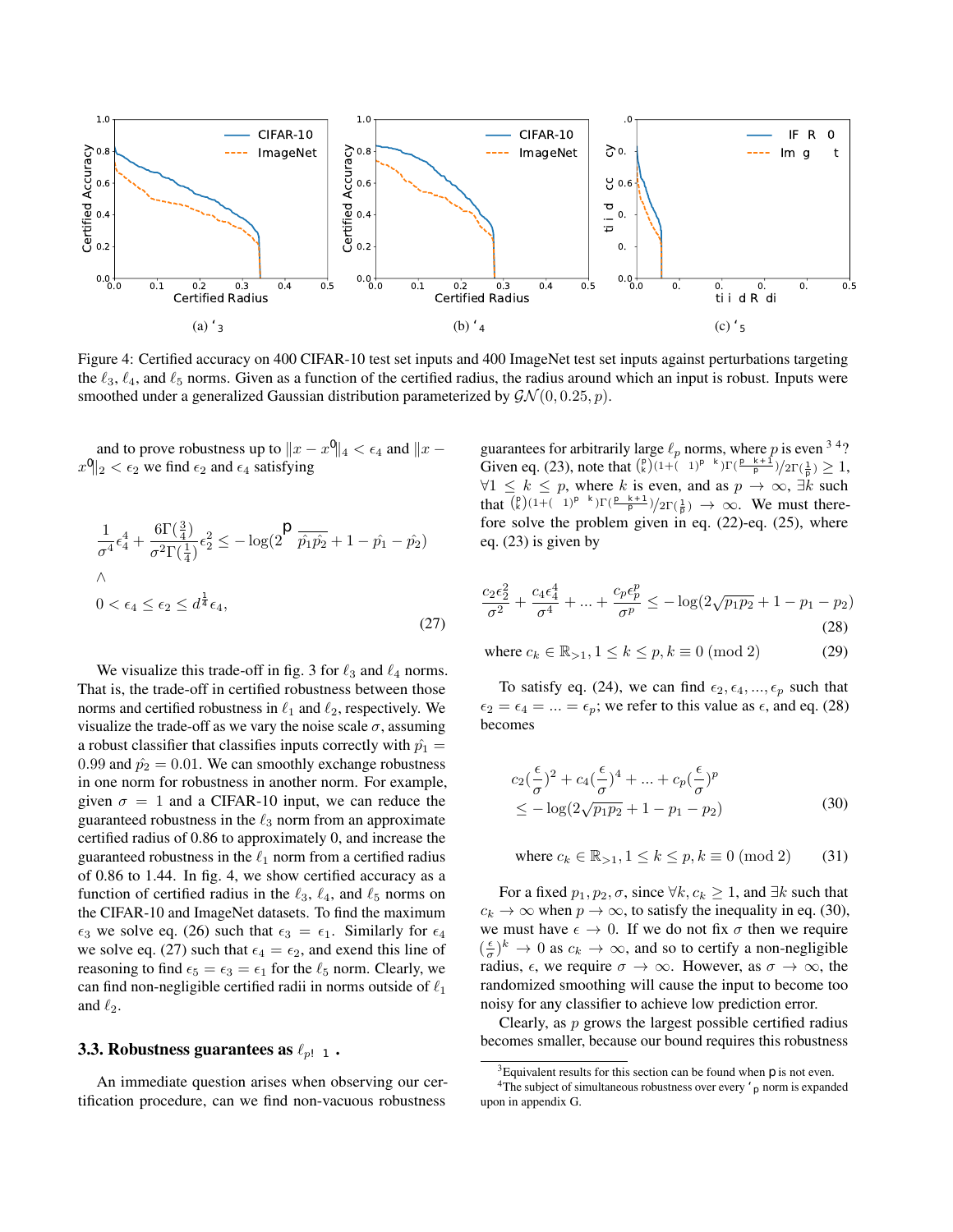Interestingly,  $d_{TV}$  appears naturally in the certificates found via randomized smoothing, as a consequences of being a special case of the hockey-stick divergence. Indeed, consider a binary classification task, with a given probabilistic classifier,  $f$ , and an input x. Let  $f_c$  denote the classifier's output at label c, which is the true label of x. Let  $\mu = \mu(x)$  denote the smoothing measure on input x, and  $\nu = \mu(x')$  denote the smoothing measure on input x', with a defined distance metric d such that  $d(\mu, \nu) < \epsilon$ . Then we can guarantee f outputs the same prediction on x' as on x if the following is larger than  $1/2$ 

$$
\min_{f_c} \mathbb{E}_{X \sim \nu}[f_c(X)] \qquad \text{subject to} \qquad \mathbb{E}_{X \sim \mu}[f_c(X)] = p_1, 0 \le f_c(x) \le 1 \tag{76}
$$

The dual relaxation of this problem is given by

$$
\max_{\lambda} \lambda p_1 + \min_{0 \le f_c \le 1} \mathbb{E}_{X \sim \nu}[f_c(X)] - \lambda \mathbb{E}_{X \sim \mu}[f_c(X)] \tag{77}
$$

The inner minimization term is commonly referred to as the hockey-stick divergence. Since any  $\lambda$  gives a valid lower bound bound to the primal problem, setting  $\lambda = 1$  gives

$$
p_1 - \max_{0 \le f_c \le 1} \mathbb{E}_{X \sim \mu}[f_c(X)] - \mathbb{E}_{X \sim \nu}[f_c(X)] \tag{78}
$$

$$
\geq p_1 - \max_{0 \leq f_c \leq 1} |\int_{\mathcal{X}} f_c d(\mu - \nu)| \tag{79}
$$

$$
\geq p_1 - \max_{0 \leq f_c \leq 1} \int_{\mathcal{X}} |f_c| d|\mu - \nu| \tag{80}
$$

$$
\geq p_1 - \int_{\mathcal{X}} d|\mu - \nu| \tag{81}
$$

$$
\geq p_1 - d_{TV}(\mu, \nu) \tag{82}
$$

Thus, the classifier predicts the same label on x' as on x if  $p_1 - d_{TV}(\mu, \nu) > 1/2$ .

# B. Visualization of certified radius (for  $\ell_2$  perturbations) found by  $d_{\alpha}$  and  $d_{\chi^2}$

Figure 6 visualizes the trade-off in certified radius around an input for a hypothetical binary classification task as a function of the classifier's top output probability,  $p_1$ . The certified radii are found using the Rényi divergence and chi-squared distance. The difference between these two certified radii is small; for  $p_1 \le 0.99$ , the largest difference between the two radii is 0.1.

# C. Proof of Proposition 1

*Proof.* We prove this for the binary case where  $p_2 = 1 - p_1$ .

1. Let us fix  $\alpha \in (1, \infty)$ . Then  $\epsilon_{d_{\alpha}} > \epsilon_{d_{\gamma^2}}$  when

$$
\sqrt{-\frac{2\sigma^2}{\alpha}\log\left(2\left(\frac{1}{2}(p_1^{1-\alpha}+(1-p_1)^{1-\alpha})\right)^{\frac{1}{1-\alpha}}\right)} > \sqrt{\sigma^2\log(\frac{1}{4p_1(1-p_1)})}
$$
(83)

$$
\iff -\frac{2}{\alpha} \log \left( 2\left(\frac{1}{2}(p_1^{1-\alpha} + (1-p_1)^{1-\alpha})\right)^{\frac{1}{1-\alpha}} \right) > \log(\frac{1}{4p_1(1-p_1)}) \tag{84}
$$

$$
\iff 4\left(\frac{1}{2}(p_1^{1-\alpha} + (1-p_1)^{1-\alpha})\right)^{\frac{2}{1-\alpha}} < (4p_1(1-p_1))^{\alpha} \tag{85}
$$

This holds  $\forall p_1 \in (\frac{1}{2}, 1)$  for example when  $\alpha = 1.1$  and so automatically holds for  $\alpha \in (1, \infty)$  that maximizes the expression.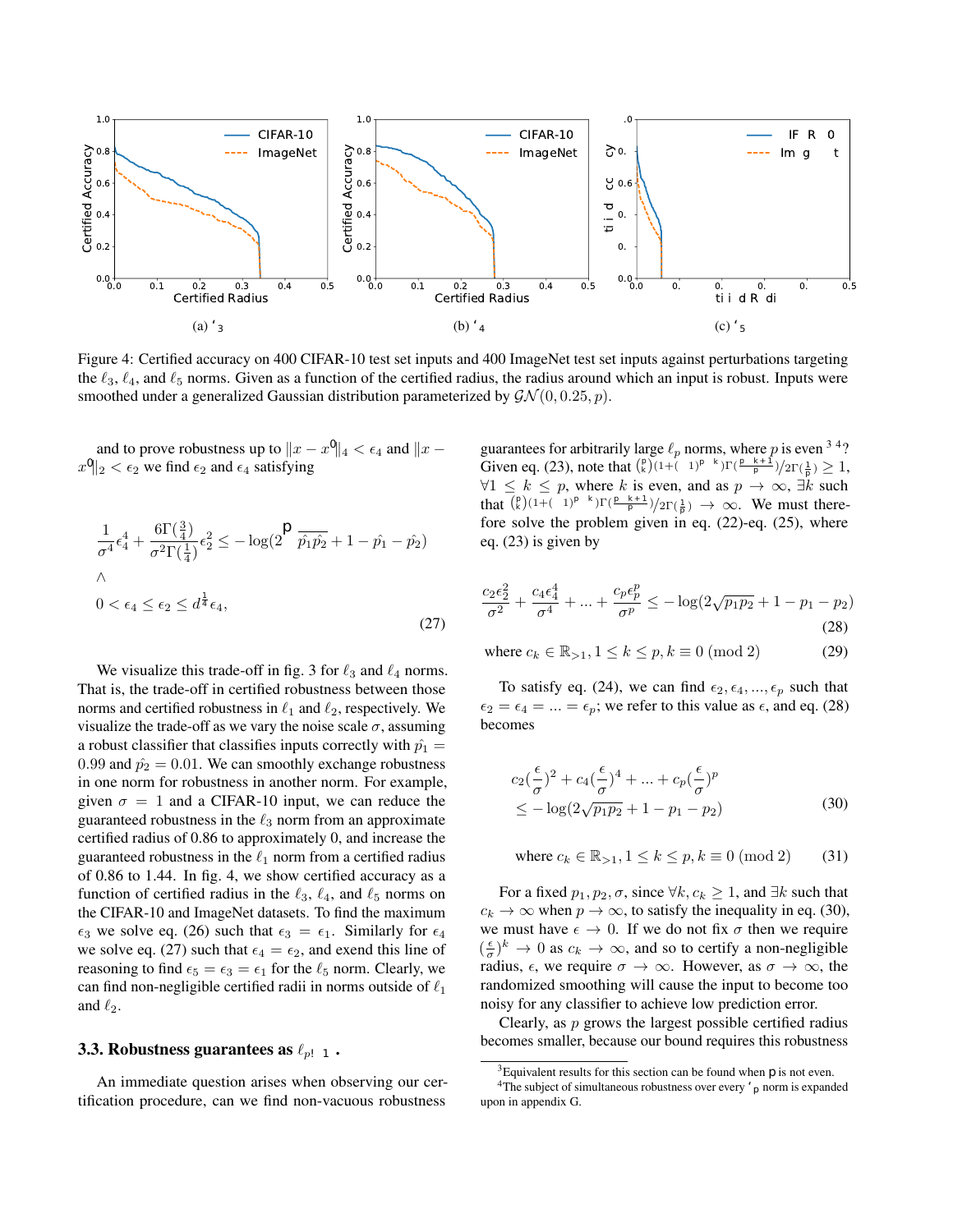

Figure 6: Comparison of the certified radius against perturbations targeting the  $\ell_2$  norm, for Rényi divergence  $(d_\alpha)$  and the chi-squared distance  $(d_{\chi^2})$ , as a function of the top predicted probability,  $p_1$ , with  $\sigma = 1$ .

2. If  $\epsilon_{d_{\chi^2}} > \epsilon_{d_{KL}}$ , then

$$
\sqrt{\sigma^2 \log(\frac{1}{4p_1(1-p_1)})} > \sqrt{-\sigma^2 \log(2\sqrt{p_1(1-p_1)})}
$$
\n(86)

$$
\iff \frac{1}{4p_1(1-p_1)} > \frac{1}{2\sqrt{p_1(1-p_1)}}\tag{87}
$$

$$
\iff (p_1 - \frac{1}{2})^2 > 0 \tag{88}
$$

$$
\implies p_1 > \frac{1}{2} \tag{89}
$$

3. If 
$$
\epsilon_{d_{\chi^2}} > \epsilon_{d_{H^2}}
$$
, then

$$
\sqrt{\sigma^2 \log(\frac{1}{4p_1(1-p_1)})} > \sqrt{-8\sigma^2 \log(\sqrt{\frac{2-\sqrt{p_1(1-p_1)}}{2}})}
$$
\n(90)

$$
\iff \frac{1}{4p_1(1-p_1)} > \frac{2^4}{(1+2\sqrt{p_1(1-p_1)})^4} \tag{91}
$$

$$
\iff (1 + 2\sqrt{p_1(1 - p_1)})^4 > 2^6 p_1(1 - p_1) \tag{92}
$$

$$
\implies p_1 > \frac{1}{2} \tag{93}
$$

$$
(94)
$$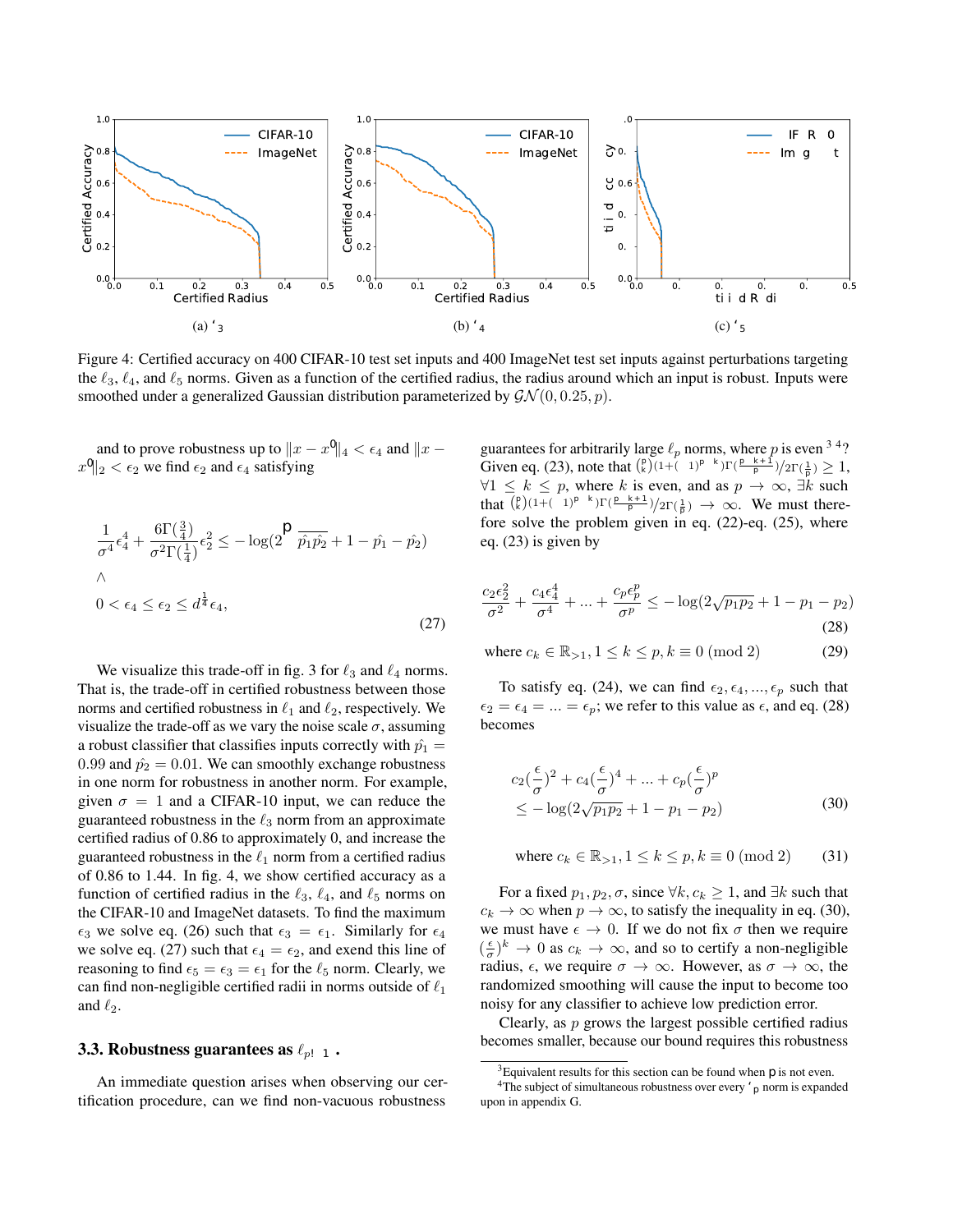4. We show the inner logarithmic terms in  $\epsilon_{d_H2}$  and  $\epsilon_{d_B}$  are equal, which suffices to prove equality in general. The inner logarithmic term of  $\epsilon_{d_{H^2}}$  is

$$
\sqrt{\frac{1+2\sqrt{p_1(1-p_1)}}{2}}\tag{95}
$$

$$
=\frac{1+2\sqrt{p_1(1-p_1)}}{\sqrt{2(1+2\sqrt{p_1(1-p_1)})}}\tag{96}
$$

$$
=\frac{(\sqrt{p_1} + \sqrt{1 - p_1})^2}{\sqrt{2(1 + 2\sqrt{p_1(1 - p_1)})}}
$$
(97)

The last term is equal to inner logarithmic term in  $\epsilon_{d_B}$  and so we have  $\epsilon_{d_{H2}} = \epsilon_{d_B}$ .

5. If  $\epsilon_{d_H2} > \epsilon_{d_{KL}}$ , then

$$
\sqrt{-8\sigma^2 \log(\sqrt{\frac{2-\sqrt{p_1(1-p_1)}}{2}})} > \sqrt{\sigma^2 \log(2\sqrt{p_1(1-p_1)})}
$$
(98)

$$
\iff 2^5 \sqrt{p_1(1-p_1)} > (1 + 2\sqrt{p_1(1-p_1)})^4 \tag{99}
$$

$$
(100)
$$

This last term has solutions in  $p_1 \in (\frac{1}{2}, 0.998)$ .

6. Let us fix  $\beta \in (0, \min(1, \frac{1}{2} \log(\frac{p_1}{1-p_1}))]$ , then  $\epsilon_{d_{KL}} > \epsilon_{24}$  when

$$
\sqrt{-\sigma^2 \log(2\sqrt{p_1(1-p_1)})} > \frac{\sigma \beta}{\sqrt{2\log(\frac{1.25(1+e^{\beta})}{p_1(1+e^{2\beta})-e^{2\beta})}}}
$$
(101)

$$
\iff \beta^2 + 2\log\left(\frac{1.25(1+e^{\beta})}{p_1(1+e^{2\beta})-e^{2\beta}}\right) \log(2\sqrt{p_1(1-p_1)}) < 0 \tag{102}
$$

This last term holds for any  $p \in (\frac{1}{2}, 1)$ .

 $\Box$ 

(103)

## D. KL divergence of the generalized Gaussian distribution

Here, we give a proof of the claim stated in eq. (14).

**Theorem D.1.** Let  $p_1$  and  $p_2$  be the pdf's of two generalized Gaussians with parameters ( $\mu_1$ ,  $\sigma$ ,  $s$ ) and ( $\mu_2$ ,  $\sigma$ ,  $s$ ), respectively. *Then*  $d_{KL}(p_1, p_2)$  *is given by* 

$$
\sum_{k=1}^{s} {s \choose k} \frac{(1+(-1)^{s-k})\Gamma(\frac{s-k+1}{s})(\mu_1 - \mu_2)^k}{2\sigma^k \Gamma(\frac{1}{s})}
$$
(104)

*Proof.*

$$
d_{KL}(p_1, p_2) = \sum p_1 \log \left(\frac{p_1}{p_2}\right)
$$
\n(105)

$$
= \sum k_1 e^{-\left|\frac{x-\mu_1}{\sigma}\right|^s} \log \left(\frac{k_1 e^{-\left|\frac{x-\mu_1}{\sigma}\right|^s}}{k_2 e^{-\left|\frac{x-\mu_2}{\sigma}\right|^s}}\right) \tag{106}
$$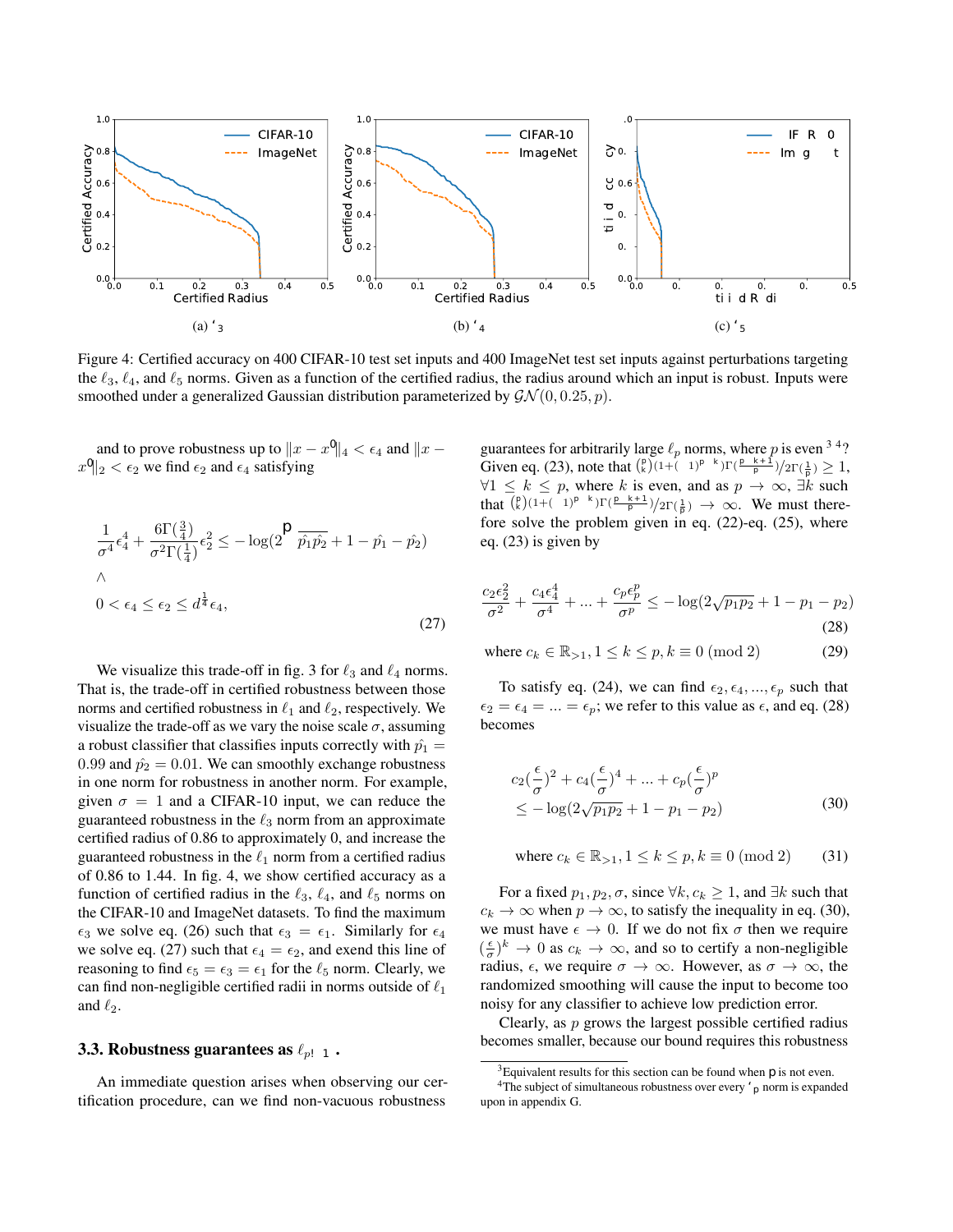Where  $k_1 = k_2 = \frac{s}{2\sigma \Gamma(\frac{1}{s})}$ . Thus eq. (106) is equal to

$$
\sum k_1 e^{-\left|\frac{x-\mu_1}{\sigma}\right|^s} \log \left(\frac{e^{-\left|\frac{x-\mu_1}{\sigma}\right|^s}}{e^{-\left|\frac{x-\mu_2}{\sigma}\right|^s}}\right) \tag{107}
$$

$$
= \mathbb{E}_{p_1} \left[ \left( \frac{x - \mu_2}{\sigma} \right)^s - \left( \frac{x - \mu_1}{\sigma} \right)^s \right] \tag{108}
$$

$$
= \frac{1}{\sigma^s} \mathbb{E}_{p_1} \left[ (x - \mu_2)^s - (x - \mu_1)^s \right] \tag{109}
$$

Note that  $(x - \mu_2)^s = \sum_{k=0}^s {s \choose k} x^{s-k} (-\mu_2)^k$ . Thus eq. (109) is equal to

$$
\frac{1}{\sigma^{s}} \bigg[ \Big( \sum_{k=0}^{s} \binom{s}{k} \mu_{1}^{s-k} (-\mu_{2})^{k} \sum_{i=0}^{s-k} \binom{s-k}{i} \big(\frac{\sigma}{\mu_{1}}\big)^{i} (1+(-1)^{i}) \frac{\Gamma(\frac{i+1}{s})}{2\Gamma(\frac{1}{s})} \Big) - \Big( \sum_{k=0}^{s} \binom{s}{k} \mu_{1}^{s-k} (-\mu_{1})^{k} \sum_{i=0}^{s-k} \binom{s-k}{i} \big(\frac{\sigma}{\mu_{1}}\big)^{i} (1+(-1)^{i}) \frac{\Gamma(\frac{i+1}{s})}{2\Gamma(\frac{1}{s})} \Big) \bigg] \bigg]
$$
\n
$$
= \frac{1}{\pi} \bigg[ \big(\sum_{k=0}^{s} \binom{s}{k} \mu_{1}^{s-k} (-\mu_{2})^{k} \big) \bigg]
$$
\n(110)

$$
= \frac{1}{\sigma^{s}} \Biggl[ \Biggl( \sum_{k=0}^{s} \binom{s}{k} \mu_{1}^{s-k} (-\mu_{2})^{k} \Biggr] - \sum_{k=0}^{s} \binom{s}{k} \mu_{1}^{s-k} (-\mu_{2})^{k} \sum_{i=1}^{s-k} \binom{s-k}{i} \Biggl( \frac{\sigma}{\mu_{1}} \Biggr)^{i} (1 + (-1)^{i}) \frac{\Gamma(\frac{i+1}{s})}{2\Gamma(\frac{1}{s})} - \sum_{k=0}^{s} \binom{s}{k} \mu_{1}^{s-k} (-\mu_{1})^{k} - \sum_{k=0}^{s} \binom{s}{k} \mu_{1}^{s-k} (-\mu_{1})^{k} \sum_{i=1}^{s-k} \binom{s-k}{i} \Biggl( \frac{\sigma}{\mu_{1}} \Biggr)^{i} (1 + (-1)^{i}) \frac{\Gamma(\frac{i+1}{s})}{2\Gamma(\frac{1}{s})} \Biggr] - \frac{1}{\sigma^{s}} \Biggl[ (\mu_{1} - \mu_{2})^{s} + \sum_{k=0}^{s} \binom{s}{k} \mu_{1}^{s-k} (-\mu_{2})^{k} \sum_{i=1}^{s-k} \binom{s-k}{i} \Biggl( \frac{\sigma}{\mu_{1}} \Biggr)^{i} (1 + (-1)^{i}) \frac{\Gamma(\frac{i+1}{s})}{2\Gamma(\frac{1}{s})} - \sum_{k=0}^{s} \binom{s}{k} \mu_{1}^{s-k} (-\mu_{1})^{k} \sum_{i=1}^{s-k} \binom{s-k}{i} \Biggl( \frac{\sigma}{\mu_{1}} \Biggr)^{i} (1 + (-1)^{i}) \frac{\Gamma(\frac{i+1}{s})}{2\Gamma(\frac{1}{s})} \Biggr] - \frac{s}{\mu_{1}} \binom{s}{k} \mu_{1}^{s-k} (-\mu_{1})^{k} \sum_{i=1}^{s-k} \binom{s-k}{i} \Biggl( \frac{\sigma}{\mu_{1}} \Biggr)^{i} (1 + (-1)^{i}) \frac{\Gamma(\frac{i+1}{s})}{2\Gamma(\frac{1}{s})} \Biggr]
$$
(112)

Note that only even indices contribute to the summand in eq. (112) because of the  $(1 + (-1)^i)$  term and so can be written as

$$
\frac{1}{\sigma^s}(\mu_1 - \mu_2)^s + \frac{1}{\sigma^s} \Big( \sum_{k=1}^s \binom{s}{k} (\mu_1^{s-k}(-\mu_2)^k - \mu_1^{s-k}(-\mu_1)^k) \sum_{i>0}^{s-k} \binom{s-k}{i} (\frac{\sigma}{\mu_1})^i (1+(-1)^i) \frac{\Gamma(\frac{i+1}{s})}{2\Gamma(\frac{1}{s})} \Big)
$$
(113)

Note,  $k = 0 \implies (\mu_1{}^{s-k}(-\mu_2)^k - {\mu_1}^{s-k}(-\mu_1)^k) = 0$ , and so eq. (113) becomes

$$
\sum_{k=1}^{s} {s \choose k} \frac{(1+(-1)^{s-k})\Gamma(\frac{s-k+1}{s})(\mu_1 - \mu_2)^k}{2\sigma^k \Gamma(\frac{1}{s})}
$$
(114)

 $\Box$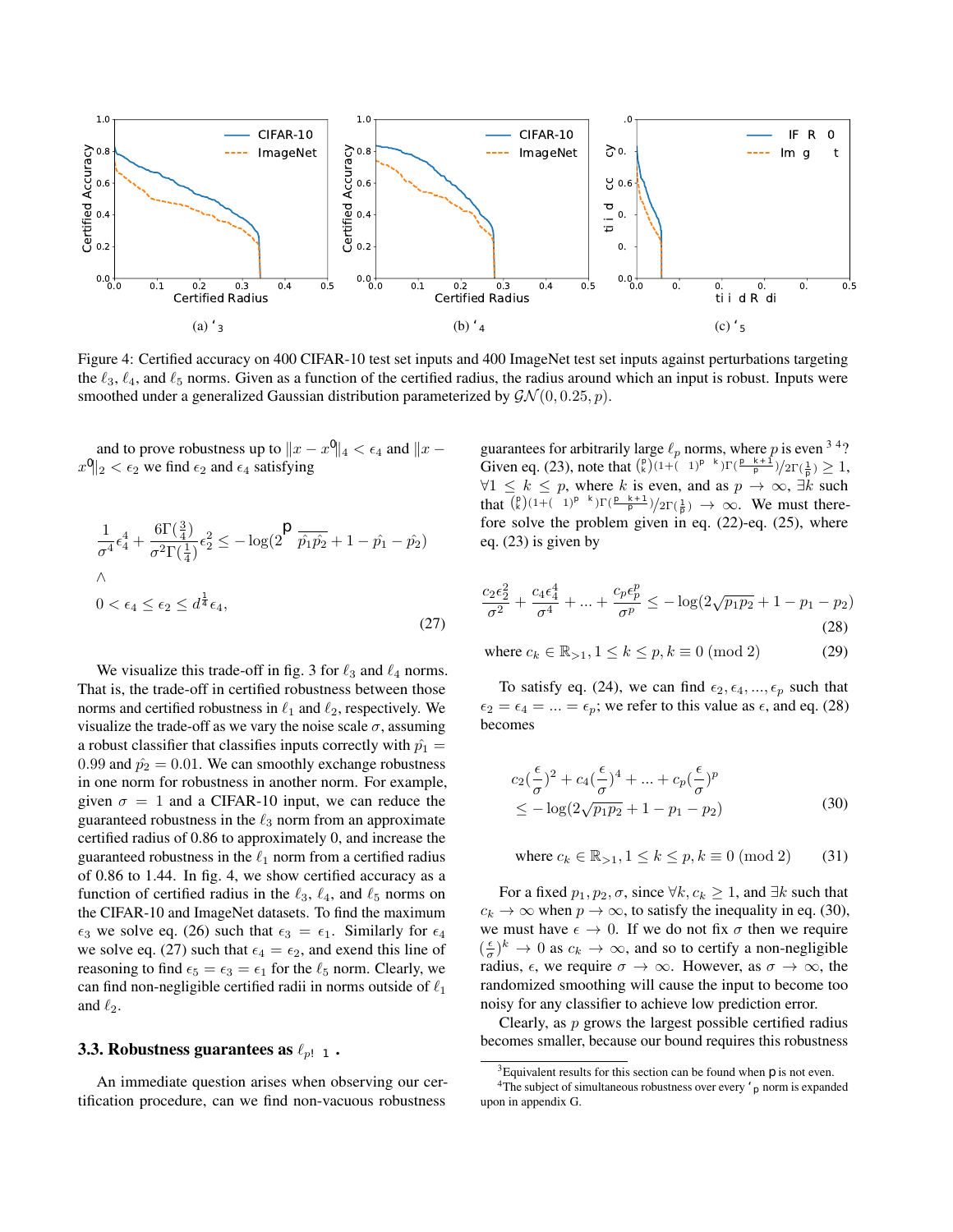

Figure 7: Certified accuracy against perturbations targeting the  $\ell_2$  norm for CIFAR-10. Given as a function of the certified radius, the radius around which an input is robust.

## E. How does  $\sigma$  affect the certification radius?

For 400 CIFAR-10 test set inputs, we certify inputs against  $\ell_2$  perturbations while varying the noise scale parameter  $\sigma^5$ . Figure 7 shows certified accuracy as a function of the certified area for  $\sigma = 0.25, 0.5, 1.0$ . This is the guaranteed classification accuracy under any perturbation smaller than the specified bound. Larger  $\sigma$  results in a larger certified area but suffers from lower standard classification accuracy – this corresponds to accuracy under a certified radius of 0. This mirrors the findings of Cohen *et al*. [10] and Tsipras *et al*. [32] who showed a trade-off between robustness and standard accuracy.

#### F. Samples smoothed with different forms of generalized Gaussian noise

In fig. 8, we visualize the smoothing of a generalized Gaussian over two random inputs from CIFAR-10 and ImageNet test sets. Figures 8a and 8e correspond to the non-smoothed versions of these two inputs, figs. 8b and 8f correspond to the inputs smoothed with generalized Gaussian noise sampled from  $\mathcal{GN}(0, 0.25, 1)$ . Similarly, figs. 8c and 8g correspond to the inputs smoothed with generalized Gaussian noise sampled from  $\mathcal{GN}(0, 0.25, 2)$ , and figs. 8d and 8h correspond to the inputs smoothed with generalized Gaussian noise sampled from  $\mathcal{GN}(0, 0.25, 3)$ . For each smoothed input, we state the size of the certified radius,  $\epsilon$  – upto this value the input is robust to adversarial perturbations in the specified  $\ell_p$  norm.

## G. An example of separability of optimal decision boundaries for different  $\ell_p$  norms

Khoury *et al.* [21] hypothesize that, in general, it is impossible for a classifier to be robust against all  $\ell_p$  norm attacks. They consider a toy example to demonstrate this: consider two *n*-dimensional spheres,  $X_1$  and  $X_2$ , both centered at the origin with radii  $r_1$  and  $r_2$ , respectively. They show that the optimal decision boundary between points on the spheres are distinct under the  $\ell_2$  and  $\ell_\infty$  norms. We extend this to arbitrary norms through Conjecture G.1. First, we define what we mean by an optimal decision boundary, state the conjecture and then give a draft of a proof that decision boundary separability extends to other norms.

<sup>&</sup>lt;sup>5</sup>Note, sampling from a generalized Gaussian distribution with scale  $\sigma$  and shape  $s = 2$ , is equivalent to sampling from a Gaussian distribution with scale σ/ √ 2.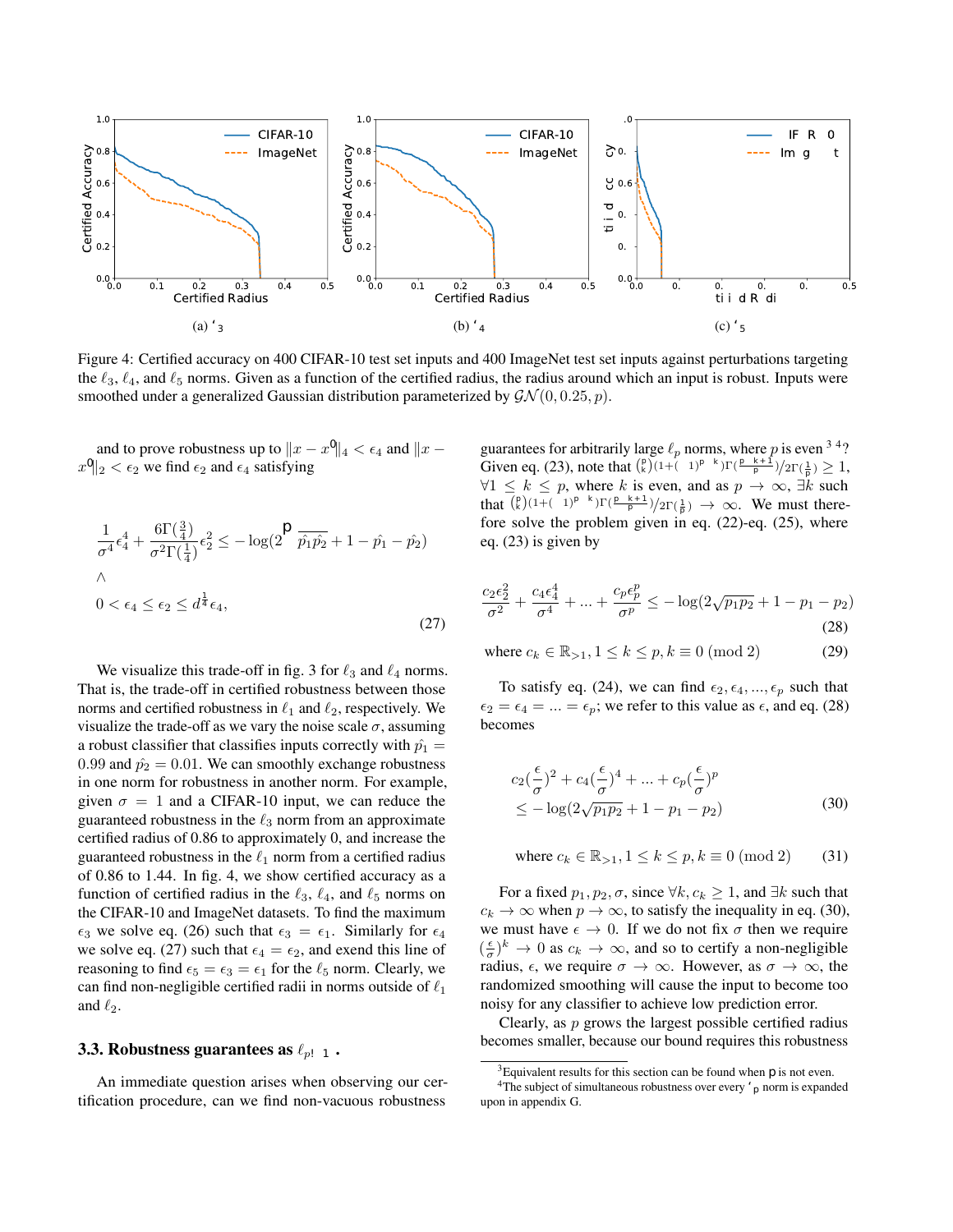

Figure 8: Two randomly chosen images from ImageNet (Top) and CIFAR-10 (Bottom). We give examples of noise from a generalized Gaussian distribution with  $s = 1, 2,$  and 3, and the maximum perturbation size,  $\epsilon$ , for which the classifier is certified to predict the correct class under  $\ell_1, \ell_2$ , and  $\ell_3$  based attacks.

Definition G.1. *Let* ∆ *be a set of points in* R <sup>n</sup>*. We say* ∆ separates X<sup>1</sup> *and* X<sup>2</sup> *if any continuous function* f *that passes through*  $X_1$  *and*  $X_2$  *also passes through*  $\Delta$ *.* 

**Definition G.2.** Let  $\Delta$  be any separator of  $X_1$  and  $X_2$ . Choose a point  $x \in \Delta$  and consider the ball  $\mathcal{B}_{\epsilon,p}(x) :=$  ${z| \in \geq |z-x|_p}$ . We call  $\Delta$  *a maximum separator if*  $\forall x \in \Delta$  *the following holds:*  $\forall \epsilon > 0, \exists m_1, m_2 \in \mathcal{B}_{\epsilon,p}(x)$ *, and* points  $y_1, y_2 \in X_1 \bigcup X_2$ , such that if  $y_1$  is the point that minimizes  $\|m_1 - y\|_p$  (where  $y \in X_1 \bigcup X_2$ ), then  $y_1 \in X_1$ , and *equivalently if*  $y_2$  *is the point that minimizes*  $\|m_2 - y\|_p$  *then*  $y_2 \in X_2$ *.* 

An example of a separator that is not maximal. Let  $\Delta = X_1$ . Then  $\exists x \in X_1$  and  $\epsilon > 0$  such that  $\forall z \in \mathcal{B}_{\epsilon}(x)$ , the points  $y \in X_1 \bigcup X_2$  that minimize  $||z - y||_p$  all lie on  $X_1$  (i.e.  $y \in X_1$  and  $y \notin X_2$ ).

**Conjecture G.1.** Let two concentric spheres  $X_1, X_2 \in \mathbb{R}^n$  have radii  $r_1, r_2$ , respectively. Then  $\forall p, q \geq 1$  with  $p \neq q$ ,  $\Delta_p \neq \Delta_q$ , where  $\Delta_p$  *denotes the maximal separator in the*  $\ell_p$  *norm.* 

We give a 'proof by example' in two dimensions, showing that  $\Delta_1 \neq \Delta_2 \neq \Delta_4 \neq \Delta_{\infty}$ , and prove that  $\Delta_1 \neq \Delta_2 \neq \Delta_{\infty}$ in *n*-dimensions. First, consider concentric circles  $X_1, X_2 \in \mathbb{R}^2$  with radii 1, 4, respectively.

 $\Delta_2$  defines a circle of radius  $\frac{5}{2}$ . In particular for  $p = (x, y)$ , when  $x = 0$ ,  $p \in \Delta_2$  has y-coordinate  $\frac{5}{2}$ . For  $\Delta_{\infty}$ , when  $x = 0$ , p has y-coordinate  $\frac{3+\sqrt{79}}{5}$ . To see this,  $B_{\epsilon,\infty}(m)$  with center  $m = (0, 1 + \kappa)$  touches  $X_2$  at  $q = (\kappa, 1 + 2\kappa)$ . At q we have  $\kappa^2 + (1 + 2\kappa)^2 = 4^2$ , and so  $\kappa = \frac{-2 + \sqrt{79}}{5}$ . Hence, at  $x = 0$ ,  $q \in \Delta_{\infty}$  has y-coordinate  $\frac{3 + \sqrt{79}}{5}$ .

To find y-coordinate when  $x = 0$  for a point  $q \in \Delta_4$ , we must solve

$$
x^2 + y^2 = 4^2 \tag{115}
$$

$$
x^4 + (y - (1 + \kappa))^4 = \kappa^4 \tag{116}
$$

Since  $\Delta_4$  is tangential to  $X_2$ , we must find the root of the determinant of  $(4^2 - y^2)^2 + (y - (1 + \kappa))^4 - \kappa^4 = 0$ . This an order 12 polynomial,